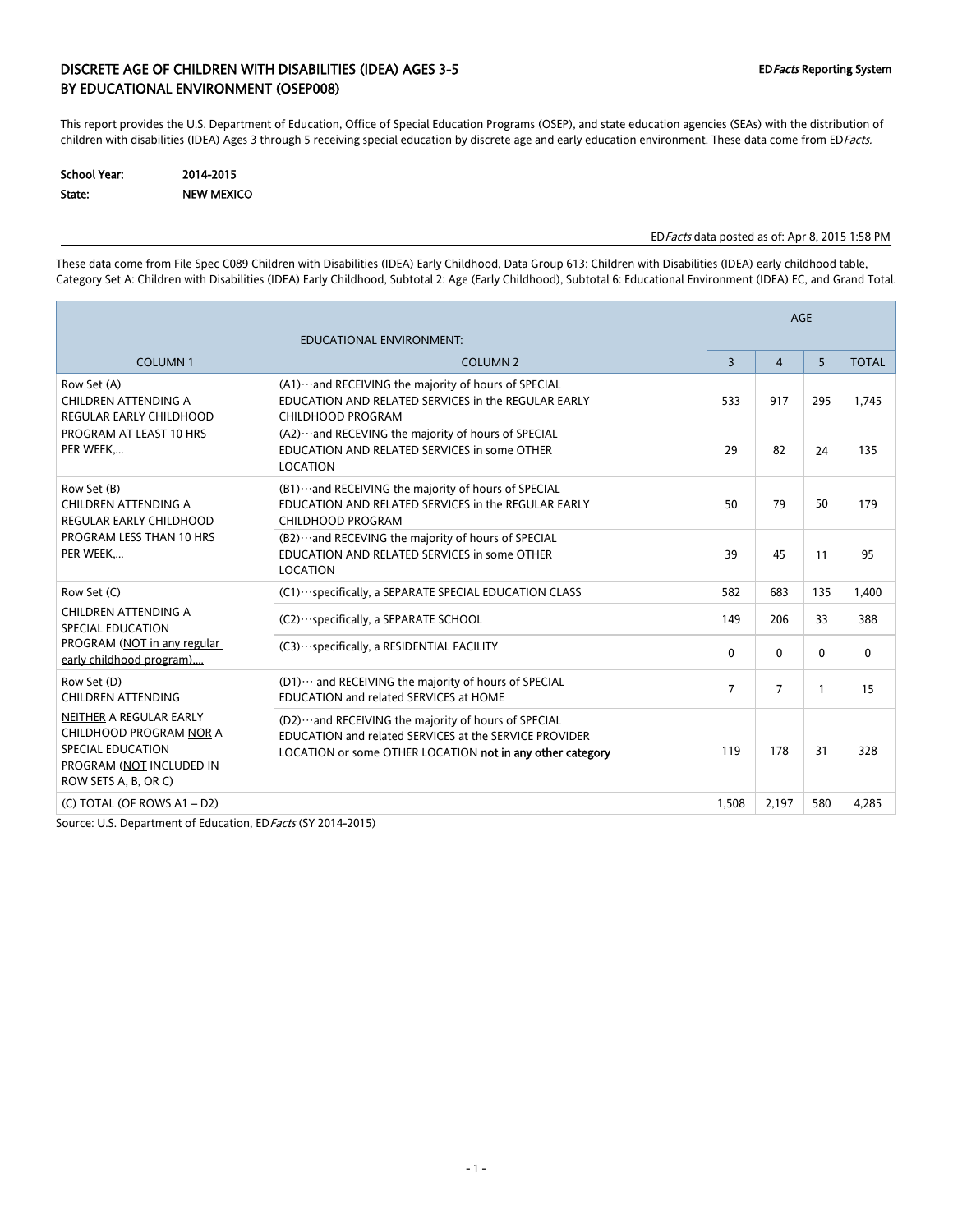### DISCRETE AGE OF CHILDREN WITH DISABILITIES (IDEA) AGES 3-5 EDFacts Reporting System BY EDUCATIONAL ENVIRONMENT (OSEP008)

This report provides the U.S. Department of Education, Office of Special Education Programs (OSEP), and state education agencies (SEAs) with the distribution of children with disabilities (IDEA) Ages 3 through 5 receiving special education by discrete age and early education environment. These data come from EDFacts.

| School Year: | 2014-2015         |
|--------------|-------------------|
| State:       | <b>NEW MEXICO</b> |

EDFacts data posted as of: Apr 8, 2015 1:58 PM

These data come from File Spec C089 Children with Disabilities (IDEA) Early Childhood, Data Group 613: Children with Disabilities (IDEA) early childhood table, Category Set A: Children with Disabilities (IDEA) Early Childhood, Subtotal 2: Age (Early Childhood), Subtotal 6: Educational Environment (IDEA) EC, and Grand Total.

| Age   | Age Percentage |
|-------|----------------|
| 3     | 35.19          |
| 4     | 51 27          |
| 5     | 13.54          |
| Total | 100.00         |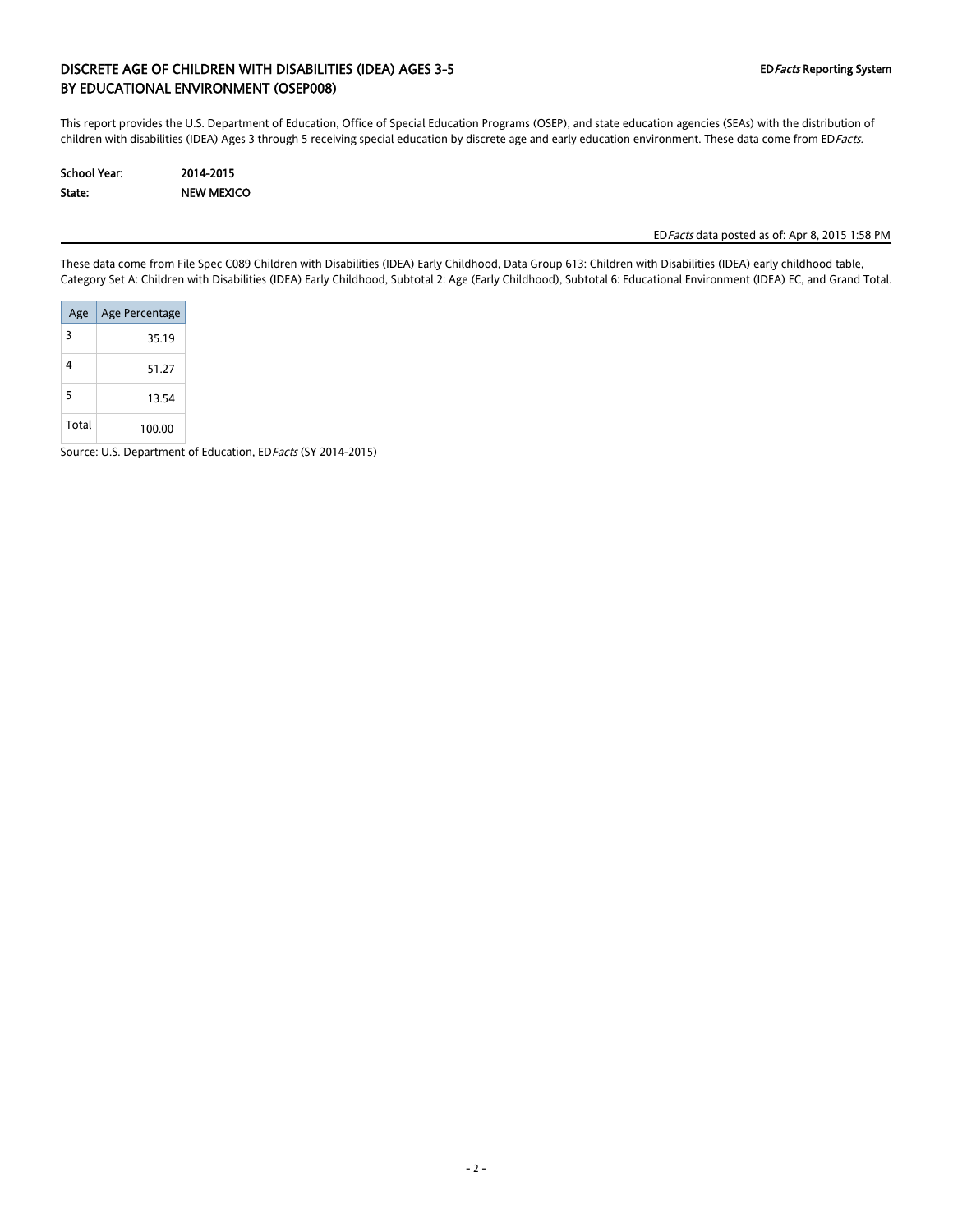#### Educational Environment of Children with Disabilities (IDEA) Ages 3-5 by Disability (OSEP009) EDFacts Reporting System

This report provides the U.S. Department of Education, Office of Special Education Programs (OSEP), and state education agencies (SEAs) with the distribution of Children with Disabilities (IDEA) Ages 3 through 5 receiving special education by disability category and early education environment. These data come from File Spec C089 Children with Disabilities (IDEA) Early Childhood, Data Group 613: Children with Disabilities (IDEA) Early Childhood table, Category Set A: Children with Disabilities (IDEA) Early Childhood, Subtotal 3: Disability Category (IDEA), Subtotal 6: Educational Environment (IDEA) EC, and Grand Total.

| School Year: | 2014-2015         |
|--------------|-------------------|
| State:       | <b>NEW MEXICO</b> |

#### EDFacts data posted as of: Apr 8, 2015 2:00 PM

This is data group 613, Category Set A: Children with Disabilities (IDEA) Early Childhood, Subtotal 3: Disability Category (IDEA), Subtotal 6: Educational Environment (IDEA) EC, and Grand Total.

|                                         |                                                                                                                                                                   | <b>PROGRAM</b>                                                                                      | CHILDREN ATTENDING A REGULAR EARLY CHILDHOOD                                                       |                                                                                              |                |                                                                                                                 |                                                                                                                            |                                                                                              |                                                                                                                                                                           |
|-----------------------------------------|-------------------------------------------------------------------------------------------------------------------------------------------------------------------|-----------------------------------------------------------------------------------------------------|----------------------------------------------------------------------------------------------------|----------------------------------------------------------------------------------------------|----------------|-----------------------------------------------------------------------------------------------------------------|----------------------------------------------------------------------------------------------------------------------------|----------------------------------------------------------------------------------------------|---------------------------------------------------------------------------------------------------------------------------------------------------------------------------|
|                                         | (A) AT LEAST 10 HOURS<br>PER WEEK                                                                                                                                 |                                                                                                     | (B) LESS THAN 10 HOURS<br>PER WEEK                                                                 |                                                                                              |                | (C) CHILDREN ATTENDING A SPECIAL<br>EDUCATION PROGRAM (NOT IN ANY<br><b>REGULAR EARLY CHILDHOOD</b><br>PROGRAM) | (D) CHILDREN ATTENDING<br><b>NEITHER</b><br>A REGULAR EARLY CHILDHOOD<br>PROGRAM NOR A SPECIAL<br><b>EDUCATION PROGRAM</b> |                                                                                              |                                                                                                                                                                           |
| <b>DISABILITY</b>                       | (A1) RECEIVING (A2) RECEIVING (B1) RECEIVING (B2) RECEIVING<br><b>MAJORITY OF</b><br><b>HOURS OF</b><br><b>SERVICES IN</b><br><b>REGULAR EC</b><br><b>PROGRAM</b> | <b>MAJORITY OF</b><br><b>HOURS OF</b><br><b>SERVICES IN</b><br><b>SOME OTHER</b><br><b>LOCATION</b> | <b>MAJORITY OF</b><br><b>HOURS OF</b><br><b>SERVICES IN</b><br><b>REGULAR EC</b><br><b>PROGRAM</b> | <b>MAJORITY OF</b><br><b>HOURS OF</b><br><b>SERVICES IN</b><br><b>SOME OTHER</b><br>LOCATION | <b>CLASS</b>   | (C1) SEPARATE (C2) SEPARATE<br><b>SCHOOL</b>                                                                    | (C3)<br><b>RESIDENTIAL</b><br><b>FACILITY</b>                                                                              | (D1) RECEIVING<br><b>MAJORITY OF</b><br><b>HOURS OF</b><br><b>SERVICES IN</b><br><b>HOME</b> | (D2) RECEIVING<br><b>MAJORITY OF</b><br><b>HOURS OF</b><br><b>SERVICES IN</b><br><b>SERVICE</b><br><b>PROVIDER</b><br><b>LOCATION OR</b><br><b>SOME OTHER</b><br>LOCATION |
| <b>INTELLECTUAL DISABILITY</b>          | $\overline{7}$                                                                                                                                                    | $\mathbf 0$                                                                                         | $\mathbf{1}$                                                                                       | $\mathbf{0}$                                                                                 | 12             | 0                                                                                                               | $\mathbf 0$                                                                                                                | 1                                                                                            | $\mathbf{0}$                                                                                                                                                              |
| <b>HEARING IMPAIRMENT</b>               | 9                                                                                                                                                                 | $\overline{2}$                                                                                      | $\mathbf{0}$                                                                                       | $\mathbf{0}$                                                                                 | 5              | 20                                                                                                              | $\mathbf 0$                                                                                                                | $\mathbf{0}$                                                                                 | $\mathbf{0}$                                                                                                                                                              |
| SPEECH OR LANGUAGE<br><b>IMPAIRMENT</b> | 711                                                                                                                                                               | 91                                                                                                  | 121                                                                                                | 75                                                                                           | 479            | 167                                                                                                             | $\mathbf 0$                                                                                                                | 3                                                                                            | 324                                                                                                                                                                       |
| <b>VISUAL IMPAIRMENT</b>                | 4                                                                                                                                                                 | $\mathbf{1}$                                                                                        | $\mathbf{0}$                                                                                       | $\mathbf{0}$                                                                                 | $\overline{4}$ | 13                                                                                                              | 0                                                                                                                          | $\mathbf{0}$                                                                                 | $\Omega$                                                                                                                                                                  |
| <b>EMOTIONAL DISTURBANCE</b>            | 0                                                                                                                                                                 | $\mathbf 0$                                                                                         | $\mathbf{0}$                                                                                       | $\mathbf{0}$                                                                                 | $\mathbf{0}$   | 0                                                                                                               | 0                                                                                                                          | 0                                                                                            | $\mathbf{0}$                                                                                                                                                              |
| ORTHOPEDIC IMPAIRMENT                   | 8                                                                                                                                                                 | $\mathbf{1}$                                                                                        | 5                                                                                                  | $\mathbf{1}$                                                                                 | 15             | $\mathbf{0}$                                                                                                    | 0                                                                                                                          | $\Omega$                                                                                     | 0                                                                                                                                                                         |
| OTHER HEALTH<br><b>IMPAIRMENT</b>       | 33                                                                                                                                                                | 3                                                                                                   | $\Omega$                                                                                           | $\Omega$                                                                                     | 29             | 12                                                                                                              | $\mathbf{0}$                                                                                                               | $\overline{7}$                                                                               | $\Omega$                                                                                                                                                                  |
| SPECIFIC LEARNING<br><b>DISABILITY</b>  | $\mathbf{0}$                                                                                                                                                      | $\mathbf{0}$                                                                                        | $\mathbf{0}$                                                                                       | $\mathbf{0}$                                                                                 | $\mathbf{0}$   | $\mathbf{0}$                                                                                                    | $\mathbf{0}$                                                                                                               | 0                                                                                            | $\mathbf{0}$                                                                                                                                                              |
| <b>DEAF-BLINDNESS</b>                   | 0                                                                                                                                                                 | $\mathbf 0$                                                                                         | $\mathbf 0$                                                                                        | $\mathbf{0}$                                                                                 | $\mathbf 0$    | 1                                                                                                               | 0                                                                                                                          | $\mathbf{0}$                                                                                 | 0                                                                                                                                                                         |
| MULTIPLE DISABILITIES                   | 14                                                                                                                                                                | $\overline{2}$                                                                                      | $\mathbf{1}$                                                                                       | $\overline{2}$                                                                               | 16             | 24                                                                                                              | 0                                                                                                                          | $\overline{2}$                                                                               | $\mathbf{0}$                                                                                                                                                              |
| <b>AUTISM</b>                           | 73                                                                                                                                                                | 5                                                                                                   | 5                                                                                                  | 3                                                                                            | 163            | 16                                                                                                              | 0                                                                                                                          | 0                                                                                            | 0                                                                                                                                                                         |
| <b>TRAUMATIC BRAIN INJURY</b>           | 4                                                                                                                                                                 | $\mathbf{1}$                                                                                        | $\mathbf{0}$                                                                                       | $\mathbf{1}$                                                                                 | 3              | $\mathbf{0}$                                                                                                    | $\mathbf 0$                                                                                                                | $\mathbf{0}$                                                                                 | 0                                                                                                                                                                         |
| <b>DEVELOPMENTAL DELAY</b><br>(1)       | 882                                                                                                                                                               | 29                                                                                                  | 46                                                                                                 | 13                                                                                           | 674            | 135                                                                                                             | $\mathbf{0}$                                                                                                               | $\overline{2}$                                                                               | $\overline{4}$                                                                                                                                                            |
| <b>TOTAL:</b>                           | 1,745                                                                                                                                                             | 135                                                                                                 | 179                                                                                                | 95                                                                                           | 1,400          | 388                                                                                                             | 0                                                                                                                          | 15                                                                                           | 328                                                                                                                                                                       |

Source: U.S. Department of Education, EDFacts (SY 2014-2015)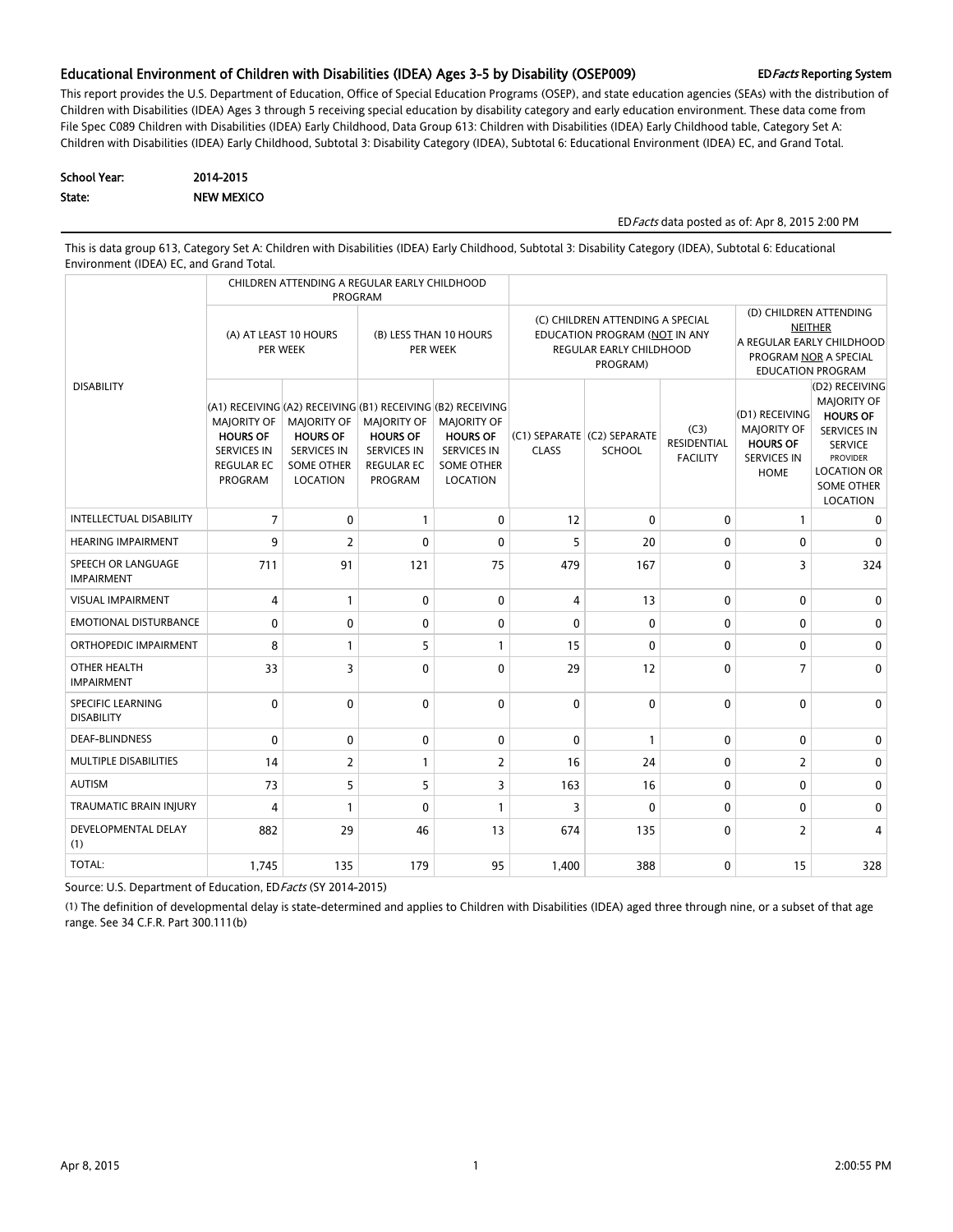#### Educational Environment of Children with Disabilities (IDEA) Ages 3-5 by Disability (OSEP009) EDFacts Reporting System

This report provides the U.S. Department of Education, Office of Special Education Programs (OSEP), and state education agencies (SEAs) with the distribution of Children with Disabilities (IDEA) Ages 3 through 5 receiving special education by disability category and early education environment. These data come from File Spec C089 Children with Disabilities (IDEA) Early Childhood, Data Group 613: Children with Disabilities (IDEA) Early Childhood table, Category Set A: Children with Disabilities (IDEA) Early Childhood, Subtotal 3: Disability Category (IDEA), Subtotal 6: Educational Environment (IDEA) EC, and Grand Total.

| School Year: | 2014-2015         |
|--------------|-------------------|
| State:       | <b>NEW MEXICO</b> |

EDFacts data posted as of: Apr 8, 2015 2:00:55 PM

This is data group 613, Category Set A: Children with Disabilities (IDEA) Early Childhood, Subtotal 3: Disability Category (IDEA), Subtotal 6: Educational Environment (IDEA) EC, and Grand Total.

|                                               |                                                                                             | CHILDREN ATTENDING A REGULAR EARLY CHILDHOOD                                                                                                                       | PROGRAM (PERCENT)                                                                    |                                                                                              |                           |                                                                                                                    |                                                                                                                     |                                                                                             |                                                                                                                                                                          |
|-----------------------------------------------|---------------------------------------------------------------------------------------------|--------------------------------------------------------------------------------------------------------------------------------------------------------------------|--------------------------------------------------------------------------------------|----------------------------------------------------------------------------------------------|---------------------------|--------------------------------------------------------------------------------------------------------------------|---------------------------------------------------------------------------------------------------------------------|---------------------------------------------------------------------------------------------|--------------------------------------------------------------------------------------------------------------------------------------------------------------------------|
|                                               | PER WEEK (PERCENT)                                                                          | (A) AT LEAST 10 HOURS                                                                                                                                              | (B) LESS THAN 10 HOURS<br>PER WEEK (PERCENT)                                         |                                                                                              |                           | (C) CHILDREN ATTENDING A SPECIAL<br>EDUCATION PROGRAM (NOT IN ANY<br>REGULAR EARLY CHILDHOOD<br>PROGRAM) (PERCENT) | (D) CHILDREN ATTENDING<br>NEITHER<br>A REGULAR EARLY CHILDHOOD<br>PROGRAM NOR A SPECIAL<br><b>EDUCATION PROGRAM</b> |                                                                                             |                                                                                                                                                                          |
| <b>DISABILITY</b>                             | MAJORITY OF<br><b>HOURS OF</b><br><b>SERVICES IN</b><br><b>REGULAR EC</b><br><b>PROGRAM</b> | (A1) RECEIVING (A2) RECEIVING (B1) RECEIVING (B2) RECEIVING<br><b>MAJORITY OF</b><br><b>HOURS OF</b><br><b>SERVICES IN</b><br><b>SOME OTHER</b><br><b>LOCATION</b> | MAJORITY OF<br><b>HOURS OF</b><br><b>SERVICES IN</b><br><b>REGULAR EC</b><br>PROGRAM | MAJORITY OF<br><b>HOURS OF</b><br><b>SERVICES IN</b><br><b>SOME OTHER</b><br><b>LOCATION</b> | <b>CLASS</b><br>(PERCENT) | (C1) SEPARATE (C2) SEPARATE<br><b>SCHOOL</b><br>(PERCENT)                                                          | (C3)<br><b>RESIDENTIAL</b><br><b>FACILITY</b><br>(PERCENT)                                                          | (D1) RECEIVING<br>MAJORITY OF<br><b>HOURS OF</b><br><b>SERVICES IN</b><br>HOME<br>(PERCENT) | (D2) RECEIVING<br><b>MAJORITY OF</b><br><b>HOURS OF</b><br><b>SERVICES IN</b><br><b>SERVICE</b><br><b>PROVIDER</b><br>LOCATION<br>OR SOME OTHER<br>LOCATION<br>(PERCENT) |
| INTELLECTUAL DISABILITY                       | 0.40                                                                                        | 0.00                                                                                                                                                               | 0.56                                                                                 | 0.00                                                                                         | 0.86                      | 0.00                                                                                                               |                                                                                                                     | 6.67                                                                                        | 0.00                                                                                                                                                                     |
| <b>HEARING IMPAIRMENT</b>                     | 0.52                                                                                        | 1.48                                                                                                                                                               | 0.00                                                                                 | 0.00                                                                                         | 0.36                      | 5.15                                                                                                               |                                                                                                                     | 0.00                                                                                        | 0.00                                                                                                                                                                     |
| SPEECH OR LANGUAGE<br><b>IMPAIRMENT</b>       | 40.74                                                                                       | 67.41                                                                                                                                                              | 67.60                                                                                | 78.95                                                                                        | 34.21                     | 43.04                                                                                                              |                                                                                                                     | 20.00                                                                                       | 98.78                                                                                                                                                                    |
| <b>VISUAL IMPAIRMENT</b>                      | 0.23                                                                                        | 0.74                                                                                                                                                               | 0.00                                                                                 | 0.00                                                                                         | 0.29                      | 3.35                                                                                                               |                                                                                                                     | 0.00                                                                                        | 0.00                                                                                                                                                                     |
| <b>EMOTIONAL DISTURBANCE</b>                  | 0.00                                                                                        | 0.00                                                                                                                                                               | 0.00                                                                                 | 0.00                                                                                         | 0.00                      | 0.00                                                                                                               |                                                                                                                     | 0.00                                                                                        | 0.00                                                                                                                                                                     |
| ORTHOPEDIC IMPAIRMENT                         | 0.46                                                                                        | 0.74                                                                                                                                                               | 2.79                                                                                 | 1.05                                                                                         | 1.07                      | 0.00                                                                                                               |                                                                                                                     | 0.00                                                                                        | 0.00                                                                                                                                                                     |
| OTHER HEALTH<br><b>IMPAIRMENT</b>             | 1.89                                                                                        | 2.22                                                                                                                                                               | 0.00                                                                                 | 0.00                                                                                         | 2.07                      | 3.09                                                                                                               |                                                                                                                     | 46.67                                                                                       | 0.00                                                                                                                                                                     |
| <b>SPECIFIC LEARNING</b><br><b>DISABILITY</b> | 0.00                                                                                        | 0.00                                                                                                                                                               | 0.00                                                                                 | 0.00                                                                                         | 0.00                      | 0.00                                                                                                               |                                                                                                                     | 0.00                                                                                        | 0.00                                                                                                                                                                     |
| <b>DEAF-BLINDNESS</b>                         | 0.00                                                                                        | 0.00                                                                                                                                                               | 0.00                                                                                 | 0.00                                                                                         | 0.00                      | 0.26                                                                                                               |                                                                                                                     | 0.00                                                                                        | 0.00                                                                                                                                                                     |
| MULTIPLE DISABILITIES                         | 0.80                                                                                        | 1.48                                                                                                                                                               | 0.56                                                                                 | 2.11                                                                                         | 1.14                      | 6.19                                                                                                               |                                                                                                                     | 13.33                                                                                       | 0.00                                                                                                                                                                     |
| <b>AUTISM</b>                                 | 4.18                                                                                        | 3.70                                                                                                                                                               | 2.79                                                                                 | 3.16                                                                                         | 11.64                     | 4.12                                                                                                               |                                                                                                                     | 0.00                                                                                        | 0.00                                                                                                                                                                     |
| <b>TRAUMATIC BRAIN INJURY</b>                 | 0.23                                                                                        | 0.74                                                                                                                                                               | 0.00                                                                                 | 1.05                                                                                         | 0.21                      | 0.00                                                                                                               |                                                                                                                     | 0.00                                                                                        | 0.00                                                                                                                                                                     |
| <b>DEVELOPMENTAL DELAY</b><br>(1)             | 50.54                                                                                       | 21.48                                                                                                                                                              | 25.70                                                                                | 13.68                                                                                        | 48.14                     | 34.79                                                                                                              |                                                                                                                     | 13.33                                                                                       | 1.22                                                                                                                                                                     |
| TOTAL:                                        | 100.00                                                                                      | 100.00                                                                                                                                                             | 100.00                                                                               | 100.00                                                                                       | 100.00                    | 100.00                                                                                                             |                                                                                                                     | 100.00                                                                                      | 100.00                                                                                                                                                                   |

Source: U.S. Department of Education, ED Facts (SY 2014-2015)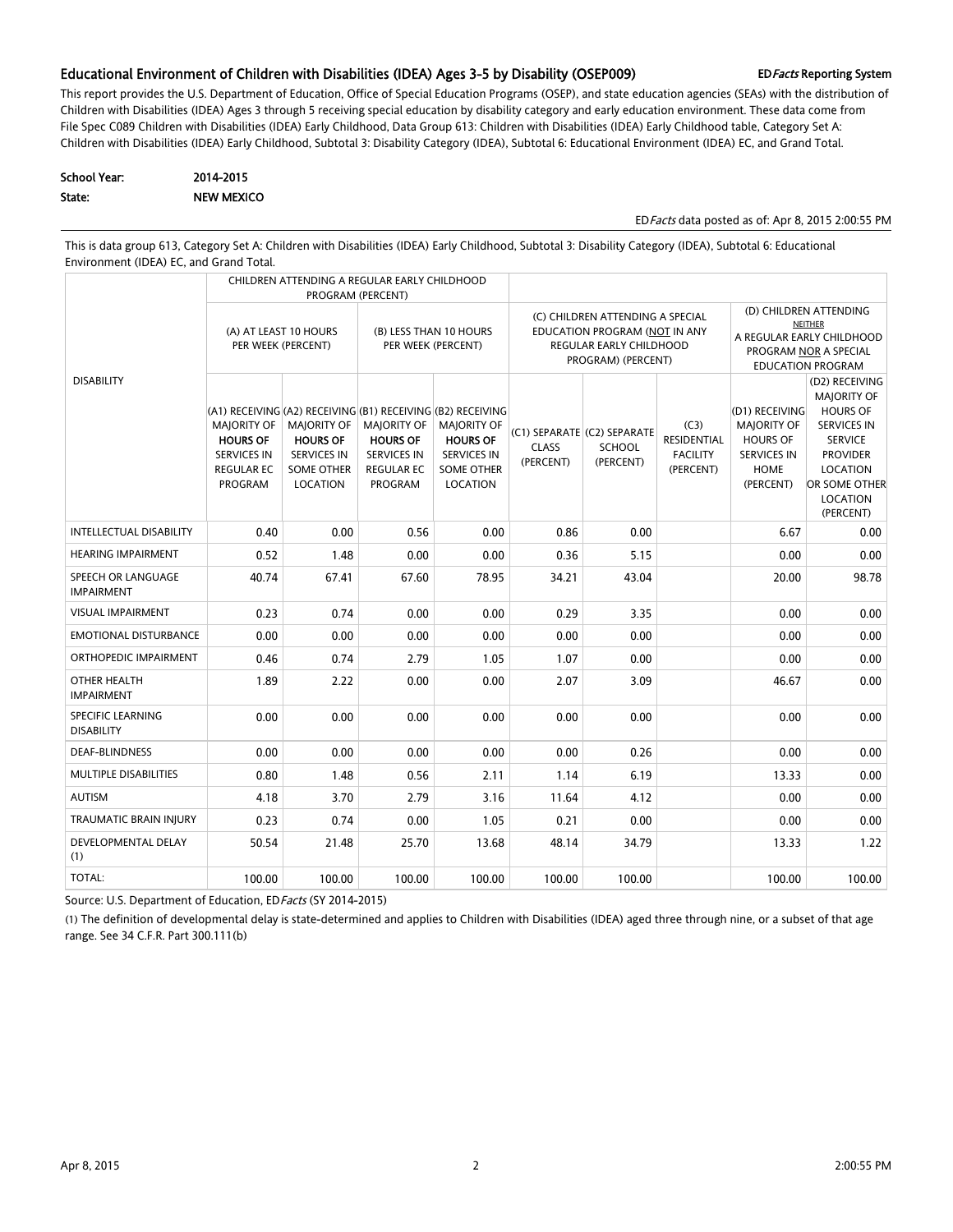This report provides the U.S. Department of Education, Office of Special Education Programs (OSEP), and state education agencies (SEAs) with the distribution of Children with Disabilities (IDEA) ages 6 through 21 receiving special education by disability, educational environment, and age group. These data come from ED Facts.

School Year: 2014-2015 State: NEW MEXICO

#### EDFacts data posted as of: Apr 8, 2015 2:06:27 PM

These data come from File Spec C002: Children with Disabilities (IDEA) School Age. This is data group 74; Children with Disabilities (IDEA) School Age Table: Category Set B and Subtotal 7; Age (School Age) by Educational Environment (IDEA) SA.

| <b>Disability Category</b>         | Inside regular class 80% or more<br>of the day |           |                |          | Inside regular class 40% through 79%<br>of day |              | Inside regular class less than 40%<br>of day |           |                |
|------------------------------------|------------------------------------------------|-----------|----------------|----------|------------------------------------------------|--------------|----------------------------------------------|-----------|----------------|
|                                    | $6 - 11$                                       | $12 - 17$ | $18 - 21$      | $6 - 11$ | $12 - 17$                                      | $18 - 21$    | $6 - 11$                                     | $12 - 17$ | $18 - 21$      |
| Intellectual disability            | 50                                             | 73        | 71             | 147      | 222                                            | 46           | 430                                          | 732       | 185            |
| Hearing impairment                 | 98                                             | 114       | 13             | 44       | 52                                             | 8            | 29                                           | 35        | $\mathbf{2}$   |
| Speech or language impairment      | 5,583                                          | 715       | 29             | 775      | 299                                            | 15           | 281                                          | 125       | 12             |
| Visual impairment                  | 36                                             | 38        | 3              | 20       | 18                                             | 5            | 28                                           | 14        | 4              |
| <b>Emotional disturbance</b>       | 199                                            | 464       | 51             | 106      | 299                                            | 33           | 227                                          | 408       | 37             |
| Orthopedic impairment              | 63                                             | 43        | 11             | 17       | 21                                             | $\mathbf{0}$ | 36                                           | 20        | 6              |
| Other health impairment            | 840                                            | 1,084     | 94             | 557      | 550                                            | 44           | 356                                          | 352       | 42             |
| Specific learning disability       | 3,295                                          | 6,150     | 552            | 3,240    | 4,129                                          | 253          | 942                                          | 1,789     | 113            |
| Deaf-blindness                     |                                                | 2         | 0              |          | 0                                              | 0            | 0                                            | 4         | 2              |
| Multiple disabilities              | 22                                             | 18        | 3              | 48       | 38                                             | 18           | 260                                          | 246       | 116            |
| Autism                             | 330                                            | 304       | 41             | 231      | 217                                            | 11           | 572                                          | 403       | 72             |
| Traumatic brain injury             | 33                                             | 42        | $\overline{7}$ | 16       | 17                                             | 6            | 26                                           | 32        | $\overline{7}$ |
| Developmental Delay <sup>(1)</sup> | 1,502                                          |           |                | 779      |                                                |              | 584                                          |           |                |
| Total                              | 12,052                                         | 9,047     | 875            | 5,981    | 5,862                                          | 439          | 3,771                                        | 4,160     | 598            |

Child counts by disability category and age groups for ages 6 through 21 and educational environment

Source: U.S. Department of Education, ED Facts (SY2014-2015)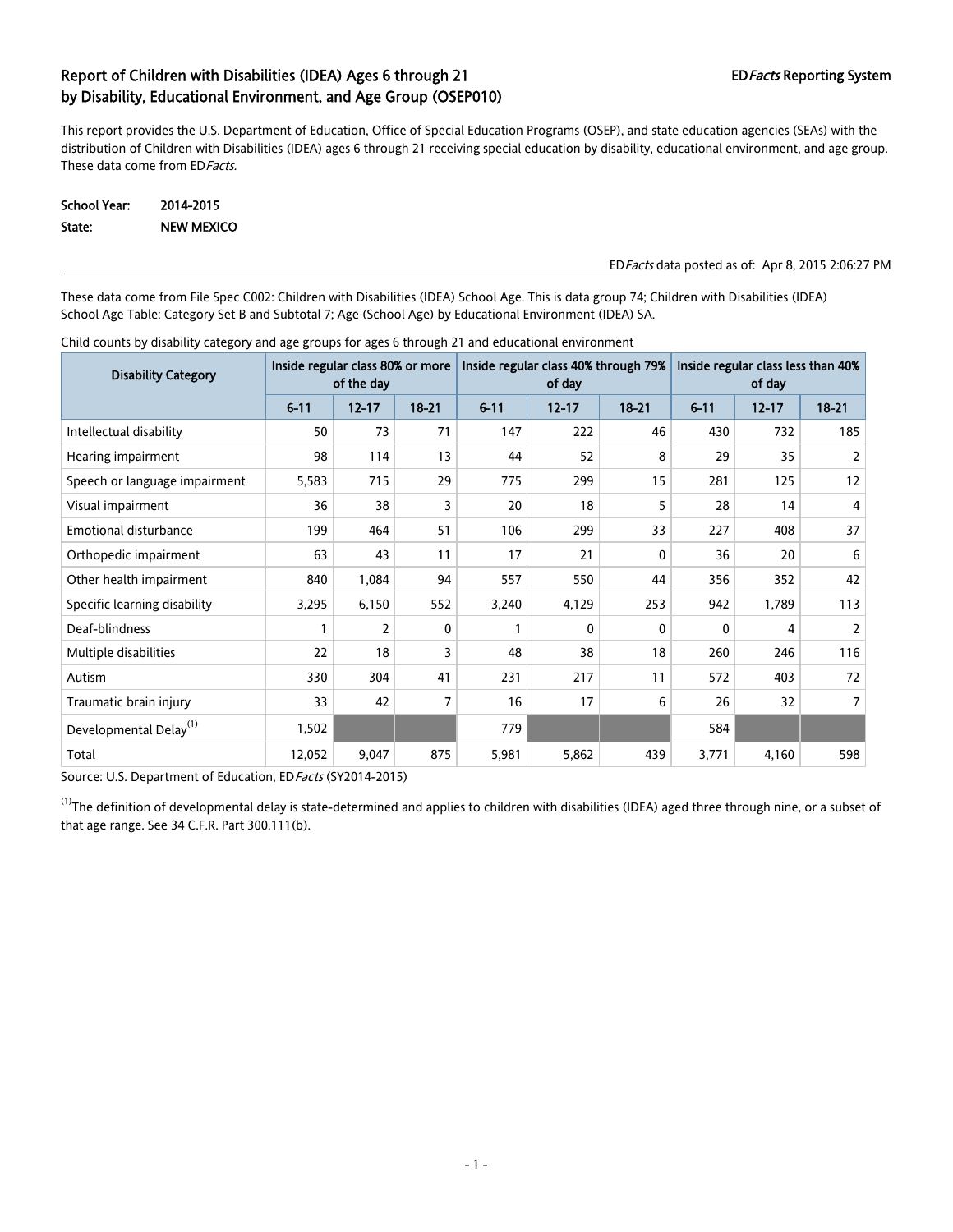This report provides the U.S. Department of Education, Office of Special Education Programs (OSEP), and state education agencies (SEAs) with the distribution of Children with Disabilities (IDEA) ages 6 through 21 receiving special education by disability, educational environment, and age group. These data come from ED Facts.

| School Year: | 2014-2015         |
|--------------|-------------------|
| State:       | <b>NEW MEXICO</b> |

#### EDFacts data posted as of: Apr 8, 2015 2:06:27 PM

These data come from File Spec C002: Children with Disabilities (IDEA) School Age. This is data group 74; Children with Disabilities (IDEA) School Age Table: Category Set B and Subtotal 7; Age (School Age) by Educational Environment (IDEA) SA.

| <b>Disability Category</b>         | Separate School |                |                | <b>Residential Facility</b> |                |              | Homebound / Hospital |           |                |
|------------------------------------|-----------------|----------------|----------------|-----------------------------|----------------|--------------|----------------------|-----------|----------------|
|                                    | $6 - 11$        | $12 - 17$      | $18 - 21$      | $6 - 11$                    | $12 - 17$      | $18 - 21$    | $6 - 11$             | $12 - 17$ | $18 - 21$      |
| Intellectual disability            | 0               | 1              | 0              | 3                           | $\overline{7}$ | 0            | $\overline{2}$       | 3         | $\mathbf{0}$   |
| Hearing impairment                 | 53              | 33             | 18             | 0                           | $\mathbf{0}$   | $\mathbf{0}$ | $\mathbf{0}$         | $\Omega$  | 0              |
| Speech or language impairment      | $\mathbf{0}$    | $\mathbf{0}$   | 0              | 2                           | 2              | 0            | $\mathbf{0}$         | 0         | $\mathbf{0}$   |
| Visual impairment                  | 10              | $\overline{2}$ | $\mathbf{0}$   | 0                           | $\mathbf{0}$   | $\mathbf{0}$ | 0                    | 0         | 0              |
| Emotional disturbance              | $\overline{2}$  | 21             | 1              | 13                          | 23             | $\mathbf{0}$ | $\mathbf{0}$         | 6         | 2              |
| Orthopedic impairment              | 1               | 1              | 0              | 0                           | 0              | 0            | $\mathbf{1}$         | 1         | $\mathbf{0}$   |
| Other health impairment            | 4               | 10             | 0              | 6                           | 5              | $\mathbf{0}$ | 4                    | 22        | 2              |
| Specific learning disability       | 1               | 14             | 1              | $\overline{2}$              | 10             | $\mathbf{0}$ | 1                    | 11        | 1              |
| Deaf-blindness                     | $\Omega$        | 1              | $\overline{2}$ | 1                           | $\mathbf{0}$   | $\mathbf{0}$ | 0                    | $\Omega$  | $\mathbf{0}$   |
| Multiple disabilities              | 16              | 3              | 2              | $\Omega$                    | 3              | $\mathbf{0}$ | 16                   | 6         | 9              |
| Autism                             | 2               | 1              | $\mathbf{0}$   | $\overline{7}$              | 5              | 0            | $\overline{2}$       | 0         | $\overline{2}$ |
| Traumatic brain injury             | 1               | $\overline{2}$ | 0              | 1                           | $\mathbf{0}$   | $\mathbf{0}$ | 0                    | 3         | 1              |
| Developmental Delay <sup>(1)</sup> | $\mathbf{0}$    |                |                | 4                           |                |              | 2                    |           |                |
| Total                              | 90              | 89             | 24             | 39                          | 55             | 0            | 28                   | 52        | 17             |

Child counts by disability category and age groups for ages 6 through 21 and educational environment

Source: U.S. Department of Education, ED Facts (SY2014-2015)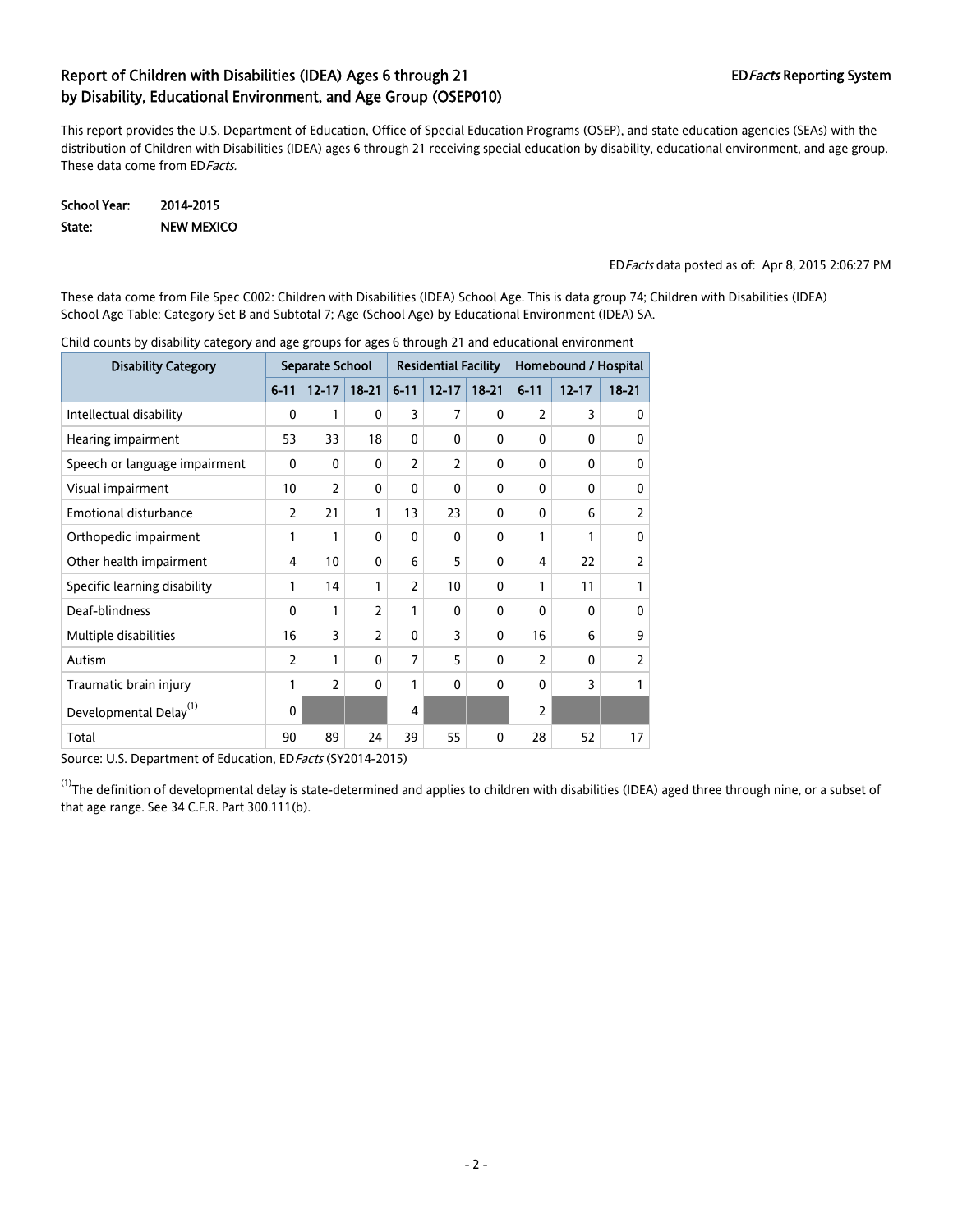This report provides the U.S. Department of Education, Office of Special Education Programs (OSEP), and state education agencies (SEAs) with the distribution of Children with Disabilities (IDEA) ages 6 through 21 receiving special education by disability, educational environment, and age group. These data come from ED Facts.

| School Year: | 2014-2015         |
|--------------|-------------------|
| State:       | <b>NEW MEXICO</b> |

#### EDFacts data posted as of: Apr 8, 2015 2:06:27 PM

These data come from File Spec C002: Children with Disabilities (IDEA) School Age. This is data group 74; Children with Disabilities (IDEA) School Age Table: Category Set B and Subtotal 7; Age (School Age) by Educational Environment (IDEA) SA.

| <b>Disability Category</b>         |          | <b>Correctional Facilities</b> |              | Parentally placed in private schools |           |           |  |  |
|------------------------------------|----------|--------------------------------|--------------|--------------------------------------|-----------|-----------|--|--|
|                                    | $6 - 11$ | $12 - 17$                      | $18 - 21$    | $6 - 11$                             | $12 - 17$ | $18 - 21$ |  |  |
| Intellectual disability            | 0        | 1                              | $\mathbf{0}$ | 0                                    | 0         | 0         |  |  |
| Hearing impairment                 | 0        | $\mathbf{0}$                   | $\mathbf{0}$ | 1                                    | 1         | 0         |  |  |
| Speech or language impairment      | 0        | 0                              | 1            | 88                                   | 3         | $\Omega$  |  |  |
| Visual impairment                  | 0        | $\mathbf{0}$                   | $\mathbf{0}$ | 0                                    | 1         | 0         |  |  |
| Emotional disturbance              | 0        | 21                             | 5            | 1                                    | 1         | 0         |  |  |
| Orthopedic impairment              | 0        | 0                              | $\Omega$     | $\Omega$                             | $\Omega$  | 0         |  |  |
| Other health impairment            | 0        | 3                              | 6            | 6                                    | 5         | 0         |  |  |
| Specific learning disability       | 0        | 15                             | 6            | 14                                   | 41        | 5         |  |  |
| Deaf-blindness                     | 0        | 0                              | $\mathbf{0}$ | 0                                    | 0         | 0         |  |  |
| Multiple disabilities              | 0        | $\mathbf{0}$                   | $\Omega$     | $\Omega$                             | $\Omega$  | $\Omega$  |  |  |
| Autism                             | 0        | 0                              | $\Omega$     | 8                                    | 4         | 0         |  |  |
| Traumatic brain injury             | 0        | 0                              | $\Omega$     | $\Omega$                             | $\Omega$  | 0         |  |  |
| Developmental Delay <sup>(1)</sup> | 0        |                                |              | 4                                    |           |           |  |  |
| Total                              | 0        | 40                             | 18           | 122                                  | 56        | 5         |  |  |

Child counts by disability category and age groups for ages 6 through 21 and educational environment

Source: U.S. Department of Education, ED Facts (SY2014-2015)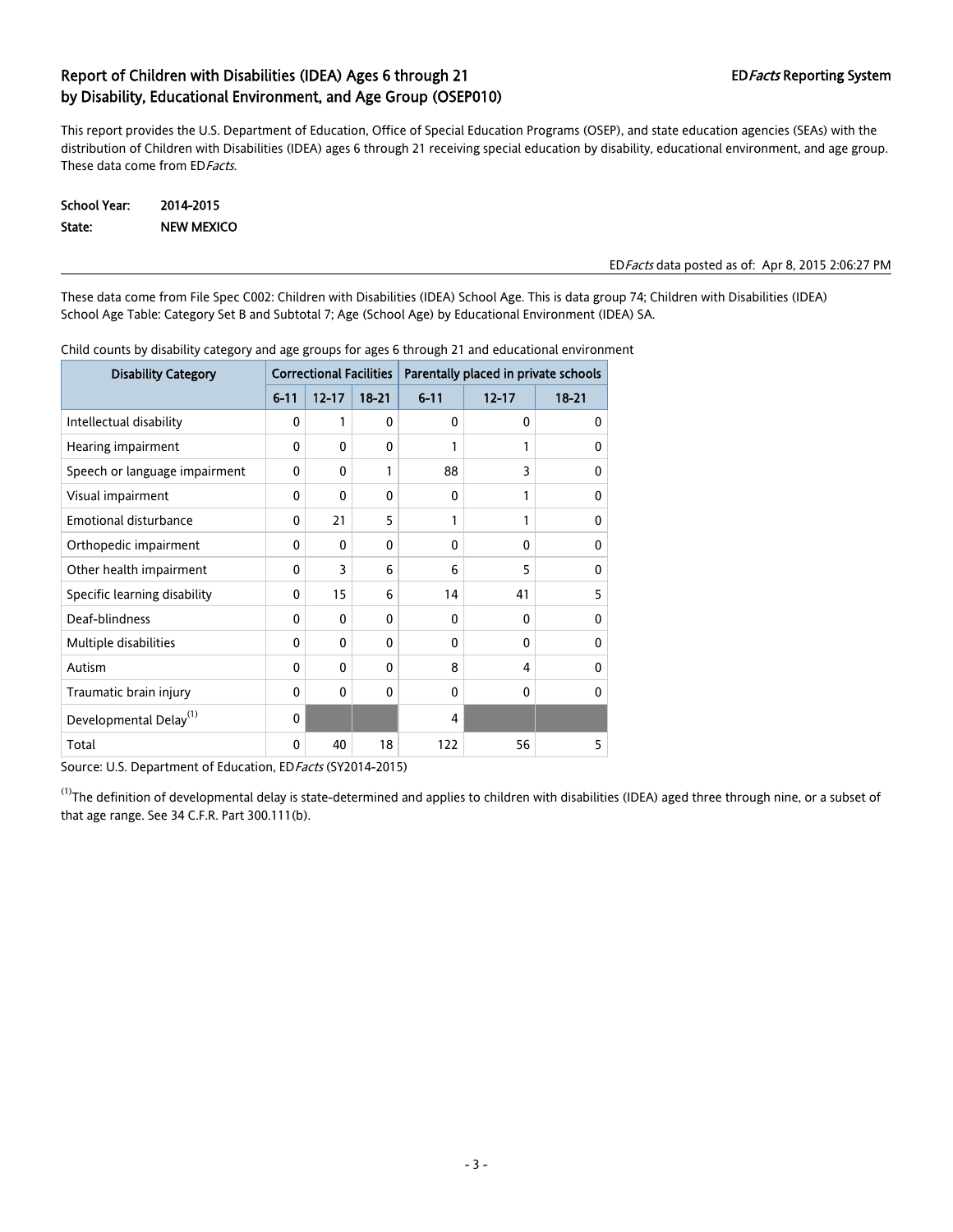This report provides the U.S. Department of Education, Office of Special Education Programs (OSEP), and state education agencies (SEAs) with the distribution of Children with Disabilities (IDEA) ages 6 through 21 receiving special education by disability, educational environment, and age group. These data come from ED Facts.

School Year: 2014-2015 State: NEW MEXICO

#### EDFacts data posted as of: Apr 8, 2015 2:06:27 PM

These data come from File Spec C002: Children with Disabilities (IDEA) School Age. This is data group 74; Children with Disabilities (IDEA) School Age Table: Category Set B and Subtotal 7; Age (School Age) by Educational Environment (IDEA) SA.

Child counts by disability category and age groups.

| <b>Disability Category</b>         | Age 6-11 | Age 12-17 | Age 18-21 | Total  |
|------------------------------------|----------|-----------|-----------|--------|
| Intellectual disability            | 632      | 1,039     | 302       | 1,973  |
| Hearing impairment                 | 225      | 235       | 41        | 501    |
| Speech or language impairment      | 6,729    | 1,144     | 57        | 7,930  |
| Visual impairment                  | 94       | 73        | 12        | 179    |
| <b>Emotional disturbance</b>       | 548      | 1,243     | 129       | 1,920  |
| Orthopedic impairment              | 118      | 86        | 17        | 221    |
| Other health impairment            | 1,773    | 2,031     | 188       | 3,992  |
| Specific learning disability       | 7,495    | 12,159    | 931       | 20,585 |
| Deaf-blindness                     | 3        | 7         | 4         | 14     |
| Multiple disabilities              | 362      | 314       | 148       | 824    |
| Autism                             | 1,152    | 934       | 126       | 2,212  |
| Traumatic brain injury             | 77       | 96        | 21        | 194    |
| Developmental Delay <sup>(1)</sup> | 2,875    |           |           | 2,875  |
| Total                              | 22,083   | 19,361    | 1,976     | 43,420 |

Source: U.S. Department of Education, ED Facts (SY2014-2015)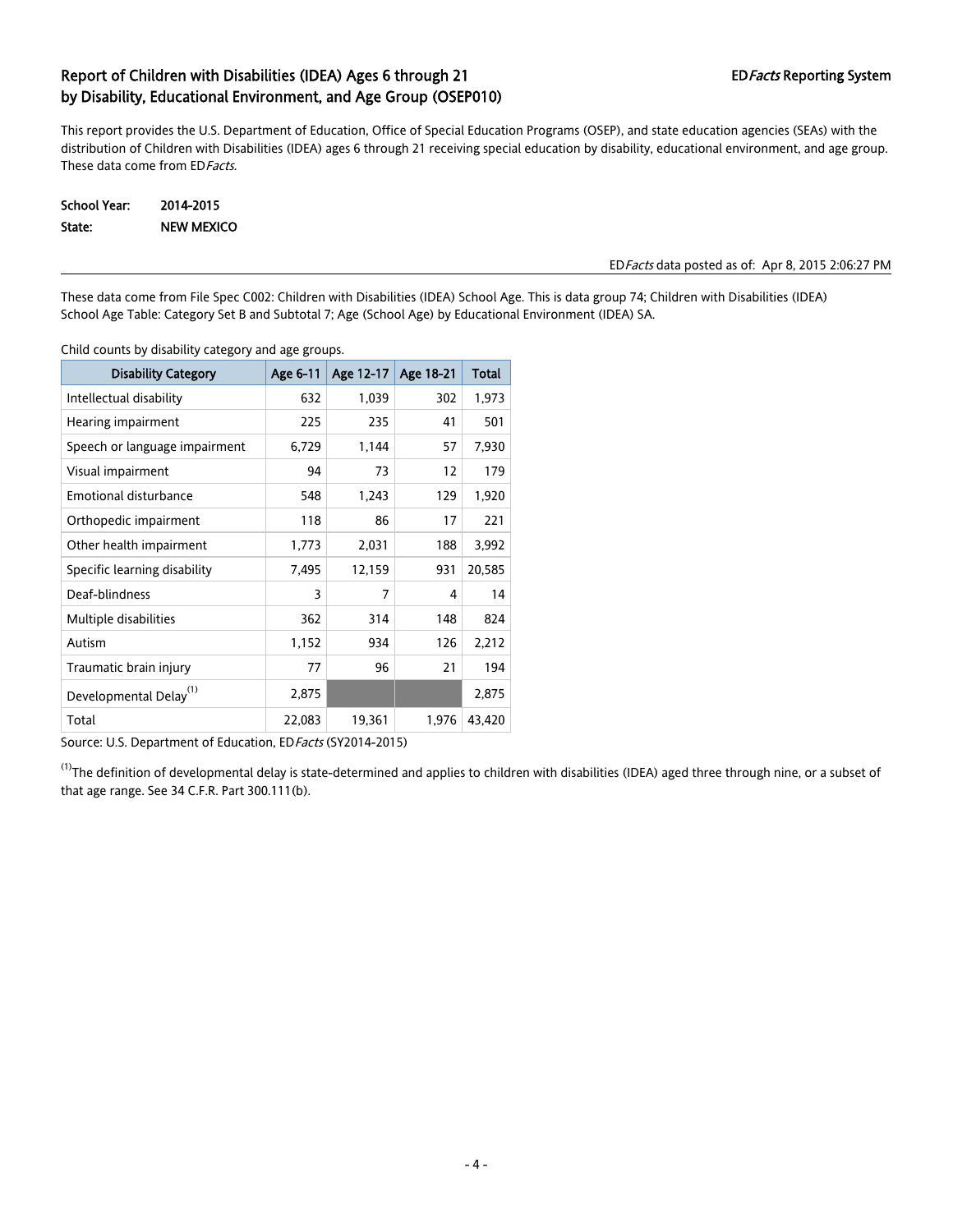This report provides the U.S. Department of Education, Office of Special Education Programs (OSEP), and state education agencies (SEAs) with the distribution of Children with Disabilities (IDEA) ages 6 through 21 receiving special education by disability, educational environment, and age group. These data come from ED Facts.

## School Year: 2014-2015 State: NEW MEXICO

### EDFacts data posted as of: Apr 8, 2015 2:06:27 PM

These data come from File Spec C002: Children with Disabilities (IDEA) School Age. This is data group 74; Children with Disabilities (IDEA) School Age Table: Subtotal 3; Disability Category (IDEA) and Subtotal 6: Subtotal by Educational Environment (IDEA) SA.

| <b>Disability Category</b>         | <b>Inside</b><br>regular<br>class<br>80% or<br>more of<br>day<br>(Percent) | Inside<br>regular<br>class 40-<br>79% of<br>day<br>$ $ (Percent) | Inside<br>regular<br>class<br>less than<br>40% of<br>day | Separate<br>school<br>(Percent) (Percent) | facility<br>(Percent) | Residential Homebound<br>/ Hospital<br>(Percent) | Correctional<br>facilities<br>(Percent) | <b>Parentally</b><br>placed in<br>private<br>schools<br>(Percent) |
|------------------------------------|----------------------------------------------------------------------------|------------------------------------------------------------------|----------------------------------------------------------|-------------------------------------------|-----------------------|--------------------------------------------------|-----------------------------------------|-------------------------------------------------------------------|
| Intellectual disability            | 0.88                                                                       | 3.38                                                             | 15.79                                                    | 0.49                                      | 10.64                 | 5.15                                             | 1.72                                    | 0.00                                                              |
| Hearing impairment                 | 1.02                                                                       | 0.85                                                             | 0.77                                                     | 51.23                                     | 0.00                  | 0.00                                             | 0.00                                    | 1.09                                                              |
| Speech or language impairment      | 28.79                                                                      | 8.87                                                             | 4.90                                                     | 0.00                                      | 4.26                  | 0.00                                             | 1.72                                    | 49.73                                                             |
| Visual impairment                  | 0.35                                                                       | 0.35                                                             | 0.54                                                     | 5.91                                      | 0.00                  | 0.00                                             | 0.00                                    | 0.55                                                              |
| Emotional disturbance              | 3.25                                                                       | 3.57                                                             | 7.88                                                     | 11.82                                     | 38.30                 | 8.25                                             | 44.83                                   | 1.09                                                              |
| Orthopedic impairment              | 0.53                                                                       | 0.31                                                             | 0.73                                                     | 0.99                                      | 0.00                  | 2.06                                             | 0.00                                    | 0.00                                                              |
| Other health impairment            | 9.18                                                                       | 9.37                                                             | 8.79                                                     | 6.90                                      | 11.70                 | 28.87                                            | 15.52                                   | 6.01                                                              |
| Specific learning disability       | 45.49                                                                      | 62.06                                                            | 33.35                                                    | 7.88                                      | 12.77                 | 13.40                                            | 36.21                                   | 32.79                                                             |
| Deaf-blindness                     | 0.01                                                                       | 0.01                                                             | 0.07                                                     | 1.48                                      | 1.06                  | 0.00                                             | 0.00                                    | 0.00                                                              |
| Multiple disabilities              | 0.20                                                                       | 0.85                                                             | 7.29                                                     | 10.34                                     | 3.19                  | 31.96                                            | 0.00                                    | 0.00                                                              |
| Autism                             | 3.07                                                                       | 3.74                                                             | 12.28                                                    | 1.48                                      | 12.77                 | 4.12                                             | 0.00                                    | 6.56                                                              |
| Traumatic brain injury             | 0.37                                                                       | 0.32                                                             | 0.76                                                     | 1.48                                      | 1.06                  | 4.12                                             | 0.00                                    | 0.00                                                              |
| Developmental Delay <sup>(1)</sup> | 6.84                                                                       | 6.34                                                             | 6.85                                                     | 0.00                                      | 4.26                  | 2.06                                             | 0.00                                    | 2.19                                                              |
| Total                              | 100.00                                                                     | 100.00                                                           | 100.00                                                   | 100.00                                    | 100.00                | 100.00                                           | 100.00                                  | 100.00                                                            |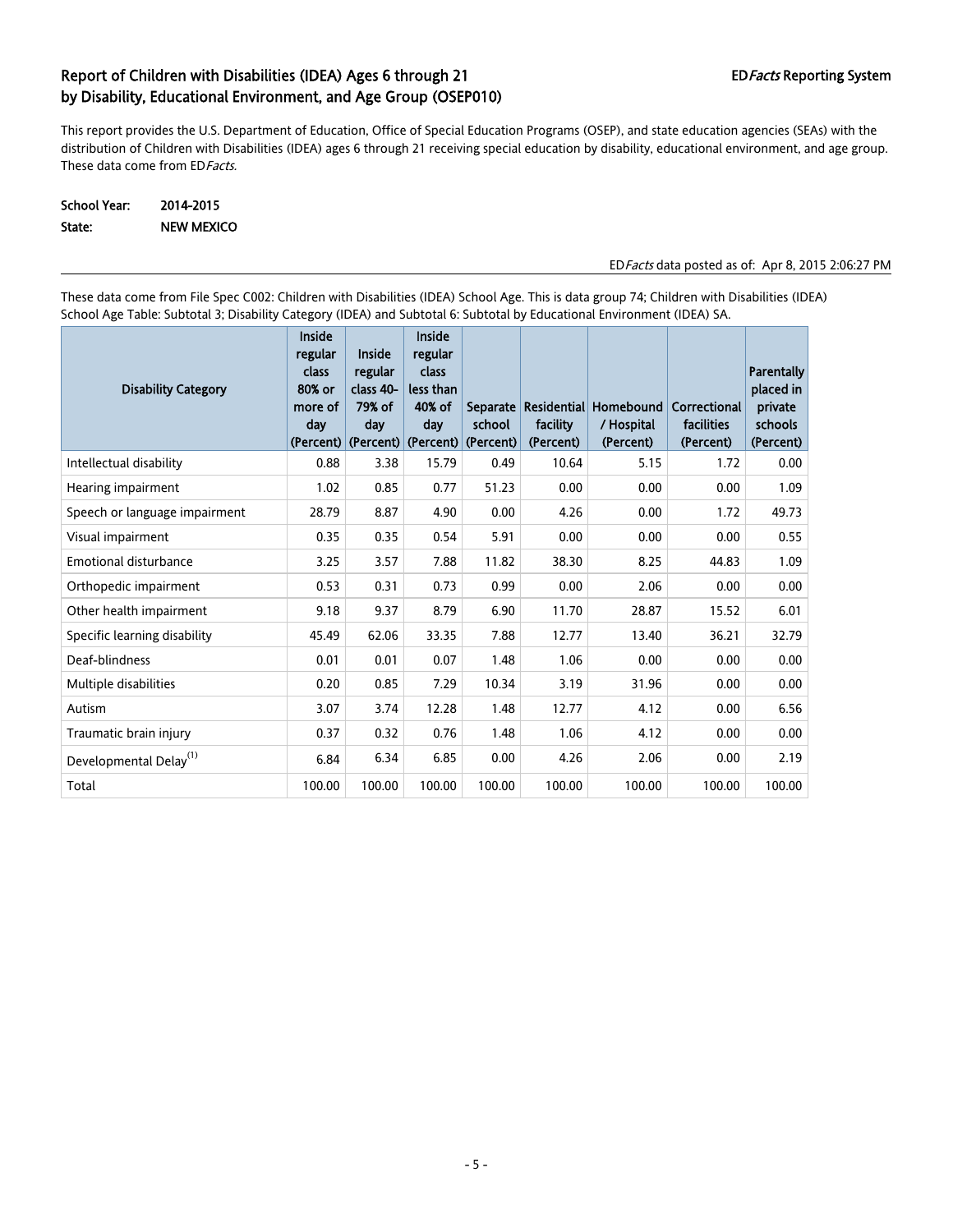### RACE/ETHNICITY OF CHILDREN WITH DISABILITIES AGES 3-5 CHILDREY ASSESS AND REPORT OF CHILDREY System BY EDUCATIONAL ENVIRONMENT (OSEP011)

This report provides the U.S. Department of Education, Office of Special Education Programs (OSEP), and state education agencies (SEAs) with the distribution of children with disabilities (IDEA) ages 3 through 5 receiving special education by race/ethnicity and early childhood environment. These data come from EDFacts.

| School Year: | 2014-2015  |
|--------------|------------|
| State:       | NEW MEXICO |

EDFacts data posted as of: Apr 8, 2015 2:05 PM

These data come from File Spec C089 Children with Disabilities (IDEA) Early Childhood, Data Group 613: Children with Disabilities (IDEA) early childhood table: Category Set B, Subtotal 4: Racial Ethnic, Subtotal 6: Educational Environment (IDEA) EC, and Grand Total.

| EDUCATIONAL ENVIRONMENT:                                                                                                                                  |                                                                                                                                                                                |                            | RACE/ETHNICITY                                                                  |              |                                               |                                                                                   |              |                                                 |              |  |  |
|-----------------------------------------------------------------------------------------------------------------------------------------------------------|--------------------------------------------------------------------------------------------------------------------------------------------------------------------------------|----------------------------|---------------------------------------------------------------------------------|--------------|-----------------------------------------------|-----------------------------------------------------------------------------------|--------------|-------------------------------------------------|--------------|--|--|
|                                                                                                                                                           |                                                                                                                                                                                | <b>HISPANIC/</b><br>LATINO | <b>AMERICAN</b><br><b>INDIAN</b><br><b>OR</b><br><b>ALASKA</b><br><b>NATIVE</b> | <b>ASIAN</b> | <b>BLACK OR</b><br><b>AFRICAN</b><br>AMERICAN | <b>NATIVE</b><br><b>HAWAIIAN</b><br>OR OTHER<br><b>PACIFIC</b><br><b>ISLANDER</b> | <b>WHITE</b> | <b>TWO</b><br><b>OR</b><br><b>MORE</b><br>RACES | <b>TOTAL</b> |  |  |
| Row Set (A)<br>CHILDREN ATTENDING A<br><b>REGULAR EARLY</b><br><b>CHILDHOOD</b>                                                                           | (A1) ··· and RECEIVING the majority of hours of SPECIAL<br>EDUCATION AND RELATED SERVICES in the REGULAR EARLY<br><b>CHILDHOOD PROGRAM</b>                                     | 984                        | 239                                                                             | 14           | 30                                            | $\overline{2}$                                                                    | 460          | 16                                              | 1.745        |  |  |
| PROGRAM AT LEAST 10<br><b>HRS</b><br>PER WEEK                                                                                                             | (A2) ··· and RECEVING the majority of hours of SPECIAL<br>EDUCATION AND RELATED SERVICES in some OTHER<br><b>LOCATION</b>                                                      | 70                         | 21                                                                              | $\mathbf{0}$ | $\mathbf{1}$                                  | $\mathbf{0}$                                                                      | 39           | 4                                               | 135          |  |  |
| Row Set (B)<br>CHILDREN ATTENDING A<br><b>REGULAR EARLY</b><br><b>CHILDHOOD</b>                                                                           | (B1) ··· and RECEIVING the majority of hours of SPECIAL<br>EDUCATION AND RELATED SERVICES in the REGULAR EARLY<br><b>CHILDHOOD PROGRAM</b>                                     | 99                         | 15                                                                              | 0            | 3                                             | $\mathbf{1}$                                                                      | 59           | $\overline{2}$                                  | 179          |  |  |
| PROGRAM LESS THAN 10<br><b>HRS</b><br>PER WEEK                                                                                                            | (B2) ··· and RECEVING the majority of hours of SPECIAL<br>EDUCATION AND RELATED SERVICES in some OTHER<br>LOCATION                                                             | 60                         | 4                                                                               | $\mathbf{1}$ | $\mathbf{1}$                                  | $\mathbf{0}$                                                                      | 28           | $\mathbf{1}$                                    | 95           |  |  |
| Row Set (C)                                                                                                                                               | (C1) ··· specifically, a SEPARATE SPECIAL EDUCATION CLASS                                                                                                                      | 872                        | 74                                                                              | 12           | 42                                            | $\mathbf 0$                                                                       | 374          | 26                                              | 1,400        |  |  |
| CHILDREN ATTENDING A<br>SPECIAL EDUCATION                                                                                                                 | (C2) ··· specifically, a SEPARATE SCHOOL                                                                                                                                       | 209                        | 57                                                                              | $\mathbf 0$  | 7                                             | $\mathbf{1}$                                                                      | 111          | 3                                               | 388          |  |  |
| PROGRAM (NOT in any<br>regular<br>early childhood<br>program),                                                                                            | (C3) ··· specifically, a RESIDENTIAL FACILITY                                                                                                                                  | $\mathbf{0}$               | $\mathbf 0$                                                                     | $\mathbf{0}$ | $\mathbf{0}$                                  | 0                                                                                 | $\mathbf{0}$ | $\mathbf{0}$                                    | $\mathbf{0}$ |  |  |
| Row Set (D)<br><b>CHILDREN ATTENDING</b>                                                                                                                  | (D1) ··· and RECEIVING the majority of hours of SPECIAL<br>EDUCATION and related SERVICES at HOME                                                                              | 6                          | 3                                                                               | $\mathbf{0}$ | $\mathbf{1}$                                  | $\mathbf{0}$                                                                      | 5            | $\mathbf{0}$                                    | 15           |  |  |
| NEITHER A REGULAR<br>EARLY<br><b>CHILDHOOD PROGRAM</b><br><b>NOR A</b><br>SPECIAL EDUCATION<br>PROGRAM (NOT<br><b>INCLUDED IN</b><br>ROW SETS A, B, OR C) | (D2)  and RECEIVING the majority of hours of SPECIAL<br>EDUCATION and related SERVICES at the SERVICE PROVIDER<br>LOCATION or some OTHER LOCATION not in any other<br>category | 180                        | 27                                                                              | 4            | 5                                             | $\mathbf{1}$                                                                      | 108          | 3                                               | 328          |  |  |
| (C) TOTAL (OF ROWS A1-D2)                                                                                                                                 |                                                                                                                                                                                | 2.480                      | 440                                                                             | 31           | 90                                            | 5                                                                                 | 1.184        | 55                                              | 4,285        |  |  |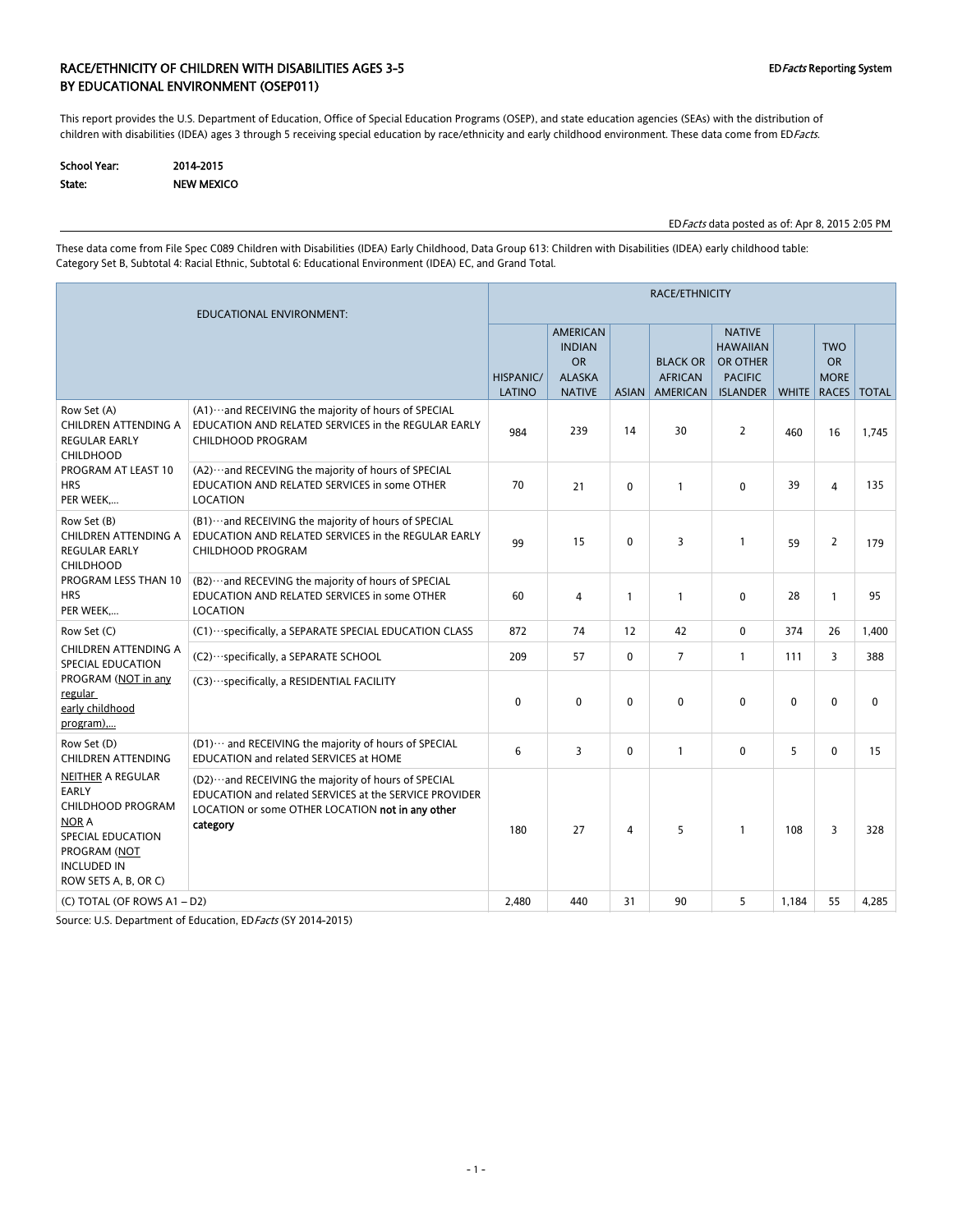### DISCRETE AGE OF CHILDREN WITH DISABILITIES (IDEA) AGES 3-5 EDFacts Reporting System BY EDUCATIONAL ENVIRONMENT (OSEP011)

This report provides the U.S. Department of Education, Office of Special Education Programs (OSEP), and state education agencies (SEAs) with the distribution of children with disabilities (IDEA) ages 3 through 5 receiving special education by race/ethnicity and early childhood environment. These data come from EDFacts.

| School Year: | 2014-2015  |
|--------------|------------|
| State:       | NEW MEXICO |

EDFacts data posted as of: Apr 8, 2015 2:05 PM

These data come from File Spec C089 Children with Disabilities (IDEA) Early Childhood, Data Group 613: Children with Disabilities (IDEA) early childhood table: Category Set B, Subtotal 4: Racial Ethnic, Subtotal 6: Educational Environment (IDEA) EC, and Grand Total.

| EDUCATIONAL ENVIRONMENT:                                                                                                                           |                                                                                                                                                                                   |                            | RACE/ETHNICITY (PERCENT)                                                        |      |                                                     |                                                                                          |       |                                                       |              |  |  |
|----------------------------------------------------------------------------------------------------------------------------------------------------|-----------------------------------------------------------------------------------------------------------------------------------------------------------------------------------|----------------------------|---------------------------------------------------------------------------------|------|-----------------------------------------------------|------------------------------------------------------------------------------------------|-------|-------------------------------------------------------|--------------|--|--|
|                                                                                                                                                    |                                                                                                                                                                                   | <b>HISPANIC/</b><br>LATINO | <b>AMERICAN</b><br><b>INDIAN</b><br><b>OR</b><br><b>ALASKA</b><br><b>NATIVE</b> |      | <b>BLACK OR</b><br><b>AFRICAN</b><br>ASIAN AMERICAN | <b>NATIVE</b><br><b>HAWAIIAN</b><br><b>OR OTHER</b><br><b>PACIFIC</b><br><b>ISLANDER</b> |       | <b>TWO</b><br><b>OR</b><br><b>MORE</b><br>WHITE RACES | <b>TOTAL</b> |  |  |
| Row Set (A)<br>CHILDREN ATTENDING A<br><b>REGULAR EARLY</b><br><b>CHILDHOOD</b>                                                                    | (A1) ··· and RECEIVING the majority of hours of SPECIAL<br>EDUCATION AND RELATED SERVICES in the REGULAR EARLY<br><b>CHILDHOOD PROGRAM</b>                                        | 56.39                      | 13.70                                                                           | 0.80 | 1.72                                                | 0.11                                                                                     | 26.36 | 0.92                                                  | 100.00       |  |  |
| PROGRAM AT LEAST 10<br><b>HRS</b><br>PER WEEK<br>program),                                                                                         | (A2) ··· and RECEVING the majority of hours of SPECIAL<br>EDUCATION AND RELATED SERVICES in some OTHER<br>LOCATION                                                                | 51.85                      | 15.56                                                                           | 0.00 | 0.74                                                | 0.00                                                                                     | 28.89 | 2.96                                                  | 100.00       |  |  |
| Row Set (B)<br>CHILDREN ATTENDING A<br><b>REGULAR EARLY</b><br><b>CHILDHOOD</b><br>PROGRAM LESS THAN 10<br><b>HRS</b><br>PER WEEK                  | (B1) ··· and RECEIVING the majority of hours of SPECIAL<br>EDUCATION AND RELATED SERVICES in the REGULAR EARLY<br>CHILDHOOD PROGRAM                                               | 55.31                      | 8.38                                                                            | 0.00 | 1.68                                                | 0.56                                                                                     | 32.96 | 1.12                                                  | 100.00       |  |  |
|                                                                                                                                                    | (B2) ··· and RECEVING the majority of hours of SPECIAL<br>EDUCATION AND RELATED SERVICES in some OTHER<br>LOCATION                                                                | 63.16                      | 4.21                                                                            | 1.05 | 1.05                                                | 0.00                                                                                     | 29.47 | 1.05                                                  | 100.00       |  |  |
| Row Set (C)                                                                                                                                        | (C1) ··· specifically, a SEPARATE SPECIAL EDUCATION CLASS                                                                                                                         | 62.29                      | 5.29                                                                            | 0.86 | 3.00                                                | 0.00                                                                                     | 26.71 | 1.86                                                  | 100.00       |  |  |
| <b>CHILDREN ATTENDING A</b><br>SPECIAL EDUCATION                                                                                                   | (C2) · · · specifically, a SEPARATE SCHOOL                                                                                                                                        | 53.87                      | 14.69                                                                           | 0.00 | 1.80                                                | 0.26                                                                                     | 28.61 | 0.77                                                  | 100.00       |  |  |
| PROGRAM (NOT in any<br>regular<br>early childhood                                                                                                  | (C3) ··· specifically, a RESIDENTIAL FACILITY                                                                                                                                     |                            |                                                                                 |      |                                                     |                                                                                          |       |                                                       |              |  |  |
| Row Set (D)<br>CHILDREN ATTENDING                                                                                                                  | (D1) ··· and RECEIVING the majority of hours of SPECIAL<br>EDUCATION and related SERVICES at HOME                                                                                 | 40.00                      | 20.00                                                                           | 0.00 | 6.67                                                | 0.00                                                                                     | 33.33 | 0.00                                                  | 100.00       |  |  |
| NEITHER A REGULAR<br><b>EARLY</b><br>CHILDHOOD PROGRAM<br>NOR A<br>SPECIAL EDUCATION<br>PROGRAM (NOT<br><b>INCLUDED IN</b><br>ROW SETS A, B, OR C) | (D2) ··· and RECEIVING the majority of hours of SPECIAL<br>EDUCATION and related SERVICES at the SERVICE PROVIDER<br>LOCATION or some OTHER LOCATION not in any other<br>category | 54.88                      | 8.23                                                                            | 1.22 | 1.52                                                | 0.30                                                                                     | 32.93 | 0.91                                                  | 100.00       |  |  |
| (C) TOTAL (OF ROWS A1 - D2)                                                                                                                        |                                                                                                                                                                                   | 57.88                      | 10.27                                                                           | 0.72 | 2.10                                                | 0.12                                                                                     | 27.63 | 1.28                                                  | 100.00       |  |  |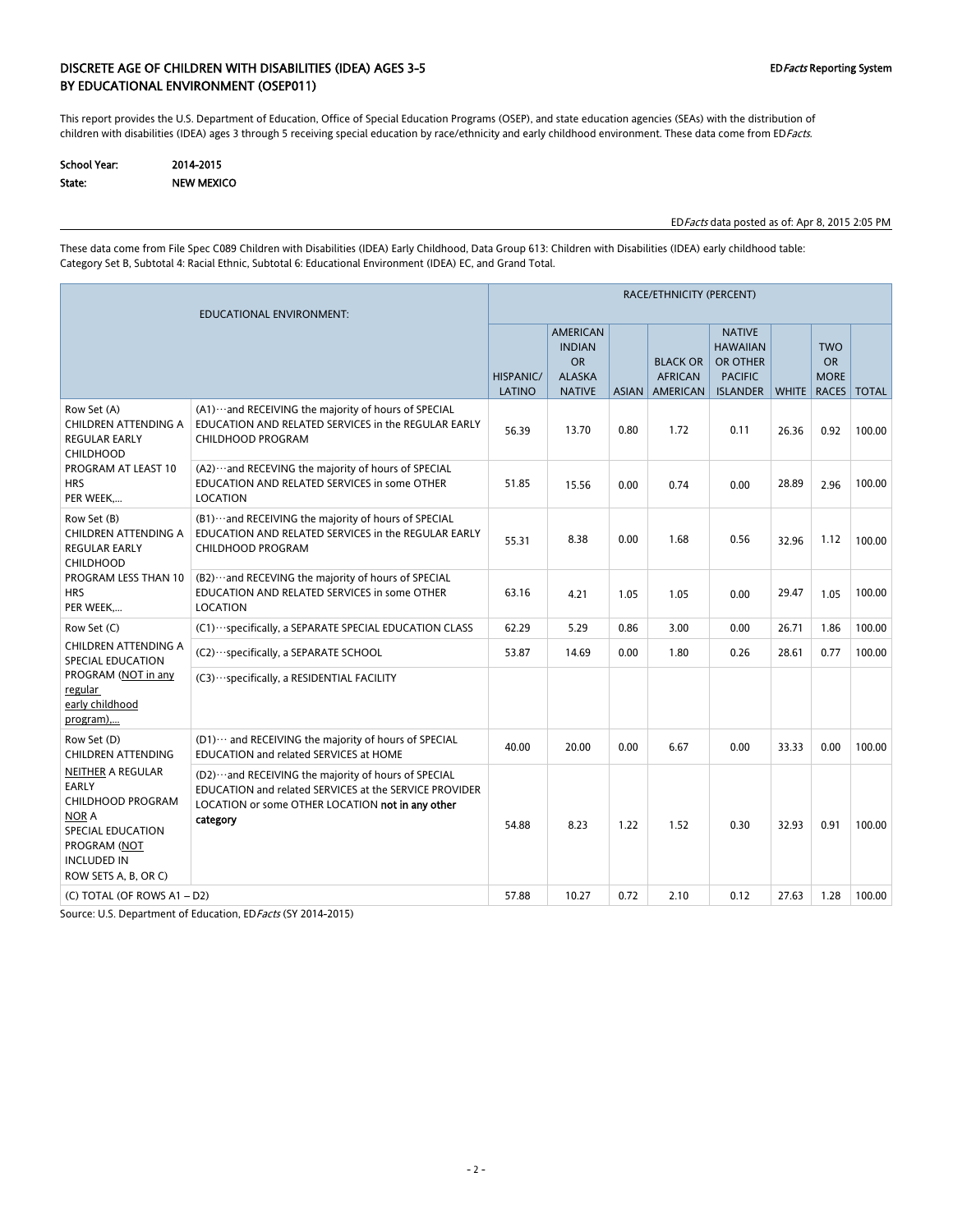### Report of Children with Disabilities (IDEA) Ages 6 through 21 by Race Ethnicity and Educational Environment (OSEP012) EDFacts Reporting System

This report provides the U.S. Department of Education, Office of Special Education Programs (OSEP) and state education agencies (SEAs) with the distribution of Children with Disabilities (IDEA) ages 6 through 21 receiving by race ethnicity and educational environment (IDEA) SA. These data come from EDFacts.

| <b>School Year:</b> | 2014-2015         |
|---------------------|-------------------|
| State:              | <b>NEW MEXICO</b> |

EDFacts data posted as of: Apr 8, 2015 2:10 PM

These data come from File Spec C002: Children with Disabilities (IDEA) School Age, Data Group 74; Children with Disabilities (IDEA) School Age Table: Category Set C, Subtotal 4; Racial Ethnic, Subtotal 6: Educational Environment (IDEA) SA, and Grand Total.

#### Counts of children with disabilities (IDEA) by educational environment and Race Ethnicity for ages 6 through 21

| <b>Educational Environment</b>                  | Hispanic / Latino | American Indian or Alaska Native | Asian | <b>Black or African American</b> | Native Hawaiian or other Pacific Islander | White | Two or more races | Total  |
|-------------------------------------------------|-------------------|----------------------------------|-------|----------------------------------|-------------------------------------------|-------|-------------------|--------|
| Inside regular class 80% or more of the day     | 12,832            | 2,708                            | 105   | 459                              | 23                                        | 5,569 | 278               | 21,974 |
| Separate School                                 | 112               | 33                               |       |                                  |                                           | 47    |                   | 203    |
| Residential Facility                            | 45                |                                  |       |                                  |                                           | 37    |                   | 94     |
| Homebound/Hospital                              | 62                |                                  |       |                                  |                                           | 26    |                   | 97     |
| <b>Correctional Facilities</b>                  | 35                |                                  | 0     |                                  |                                           | 12    |                   | 58     |
| Parentally Placed in Private Schools            |                   | 34                               |       |                                  |                                           | 71    |                   | 183    |
| Inside regular class 40% through 79% of the day | 8,142             | 1.259                            | 65    | 260                              |                                           | 2,367 | 182               | 12,282 |
| Inside regular class less than 40% of the day   | 5,659             | 737                              | 58    | 245                              |                                           | 1.644 | 179               | 8,529  |
| Total                                           | 26,958            | 4,793                            | 233   | 981                              | 37                                        | 9,773 | 645               | 43,420 |

Source: U.S. Department of Education, ED Facts (SY 2014-2015)

### Percentages of children with disabilities (IDEA) by educational environments and Race Ethnicity for ages 6 through 21

| <b>Educational Environment</b>                  | Hispanic /<br>Latino(Percent) | American Indian or Alaska<br>Native(Percent) | Asian(Percent) | <b>Black or African</b><br>American(Percent) | Native Hawaiian or OtherPacific<br>Islander(Percent) | White(Percent) | Two or more<br>races(Percent) | Total(Percent) |
|-------------------------------------------------|-------------------------------|----------------------------------------------|----------------|----------------------------------------------|------------------------------------------------------|----------------|-------------------------------|----------------|
| Inside regular class 80% or more of the day     | 58.40                         | 12.32                                        | 0.48           | 2.09                                         | 0.10                                                 | 25.34          | 1.27                          | 100.00         |
| Separate School                                 | 55.17                         | 16.26                                        | 0.49           | 3.94                                         | 0.00                                                 | 23.15          | 0.99                          | 100.00         |
| Residential Facility                            | 47.87                         | 8.51                                         | 1.06           | 2.13                                         | 0.00                                                 | 39.36          | 1.06                          | 100.00         |
| Homebound/Hospital                              | 63.92                         | 8.25                                         | 1.03           | 0.00                                         | 0.00                                                 | 26.80          | 0.00                          | 100.00         |
| <b>Correctional Facilities</b>                  | 60.34                         | 10.34                                        | 0.00           | 8.62                                         | 0.00                                                 | 20.69          | 0.00                          | 100.00         |
| Parentally Placed in Private Schools            | 38.80                         | 18.58                                        | 1.09           | 1.09                                         | 0.00                                                 | 38.80          | 1.64                          | 100.00         |
| Inside regular class 40% through 79% of the day | 66.29                         | 10.25                                        | 0.53           | 2.12                                         | 0.06                                                 | 19.27          | 1.48                          | 100.00         |
| Inside regular class less than 40% of the day   | 66.35                         | 8.64                                         | 0.68           | 2.87                                         | 0.08                                                 | 19.28          | 2.10                          | 100.00         |
| Total                                           | 62.09                         | 11.04                                        | 0.54           | 2.26                                         | 0.09                                                 | 22.51          | 1.49                          | 100.00         |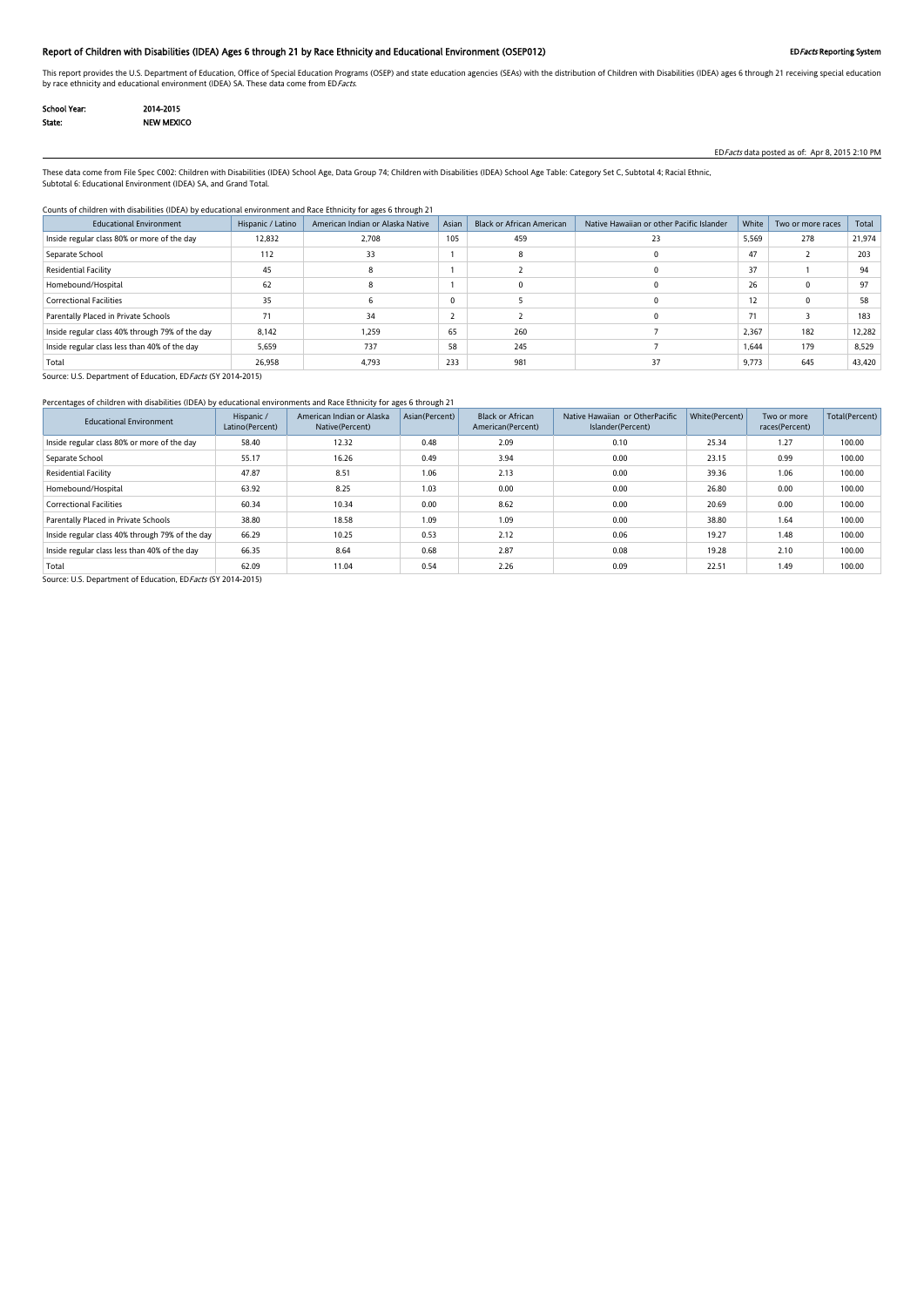## GENDER OF CHILDREN WITH DISABILITIES (IDEA) AGES 3-5 EDFacts Reporting System BY EDUCATIONAL ENVIRONMENT (OSEP015)

This report provides the U.S. Department of Education, Office of Special Education Programs (OSEP), and state education agencies (SEAs) with the distribution of children with disabilities (IDEA) ages 3 through 5 receiving special education by Gender and Early Childhood environment. These data come from EDFacts.

| <b>School Year:</b> | 2014-2015         |
|---------------------|-------------------|
| State:              | <b>NEW MEXICO</b> |

EDFacts data posted as of: Apr 8, 2015 2:02 PM

These data come from File Spec C089 Children with Disabilities (IDEA) Early Childhood, Data Group 613: Children with Disabilities (IDEA) Early Childhood table: Category Set C,Subtotal 1: Sex (Membership), Subtotal 6: Educational Environment (IDEA) EC, and Grand Total.

|                                                                                                                                    |                                                                                                                                                                             | <b>GENDER</b> |                |              |  |
|------------------------------------------------------------------------------------------------------------------------------------|-----------------------------------------------------------------------------------------------------------------------------------------------------------------------------|---------------|----------------|--------------|--|
|                                                                                                                                    |                                                                                                                                                                             | <b>MALE</b>   | <b>FEMALE</b>  | <b>TOTAL</b> |  |
| Row Set (A)<br>CHILDREN ATTENDING A<br><b>REGULAR EARLY CHILDHOOD</b>                                                              | (A1) ··· and RECEIVING the majority of hours of SPECIAL<br>EDUCATION AND RELATED SERVICES in the REGULAR EARLY<br>CHILDHOOD PROGRAM                                         | 1.154         | 591            | 1.745        |  |
| PROGRAM AT LEAST 10 HRS<br>PER WEEK                                                                                                | (A2)  and RECEVING the majority of hours of SPECIAL<br>EDUCATION AND RELATED SERVICES in some OTHER<br><b>LOCATION</b>                                                      | 75            | 60             | 135          |  |
| Row Set (B)<br>CHILDREN ATTENDING A<br><b>REGULAR EARLY CHILDHOOD</b>                                                              | (B1)  and RECEIVING the majority of hours of SPECIAL<br>EDUCATION AND RELATED SERVICES in the REGULAR EARLY<br><b>CHILDHOOD PROGRAM</b>                                     | 105           | 74             | 179          |  |
| PROGRAM LESS THAN 10 HRS<br>PER WEEK                                                                                               | (B2) ··· and RECEVING the majority of hours of SPECIAL<br>EDUCATION AND RELATED SERVICES in some OTHER<br><b>LOCATION</b>                                                   | 59            | 36             | 95           |  |
| Row Set (C)                                                                                                                        | (C1) ··· specifically, a SEPARATE SPECIAL EDUCATION CLASS                                                                                                                   | 951           | 449            | 1,400        |  |
| CHILDREN ATTENDING A<br>SPECIAL EDUCATION                                                                                          | (C2) · ·· specifically, a SEPARATE SCHOOL                                                                                                                                   | 252           | 136            | 388          |  |
| PROGRAM (NOT in any regular<br>early childhood program),                                                                           | (C3) ··· specifically, a RESIDENTIAL FACILITY                                                                                                                               | 0             | $\mathbf{0}$   | $\mathbf{0}$ |  |
| Row Set (D)<br><b>CHILDREN ATTENDING</b>                                                                                           | (D1)  and RECEIVING the majority of hours of SPECIAL<br>EDUCATION AND RELATED SERVICES at HOME                                                                              | 8             | $\overline{7}$ | 15           |  |
| NEITHER A REGULAR EARLY<br>CHILDHOOD PROGRAM NOR A<br><b>SPECIAL EDUCATION</b><br>PROGRAM (NOT INCLUDED IN<br>ROW SETS A, B, OR C) | (D2)  and RECEIVING the majority of hours of SPECIAL<br>EDUCATION AND RELATED SERVICES at the SERVICE PROVIDER<br>LOCATION or some OTHER LOCATION not in any other category | 206           | 122            | 328          |  |
| $(C)$ TOTAL (OF ROWS A1 - D2)                                                                                                      |                                                                                                                                                                             | 2,810         | 1,475          | 4,285        |  |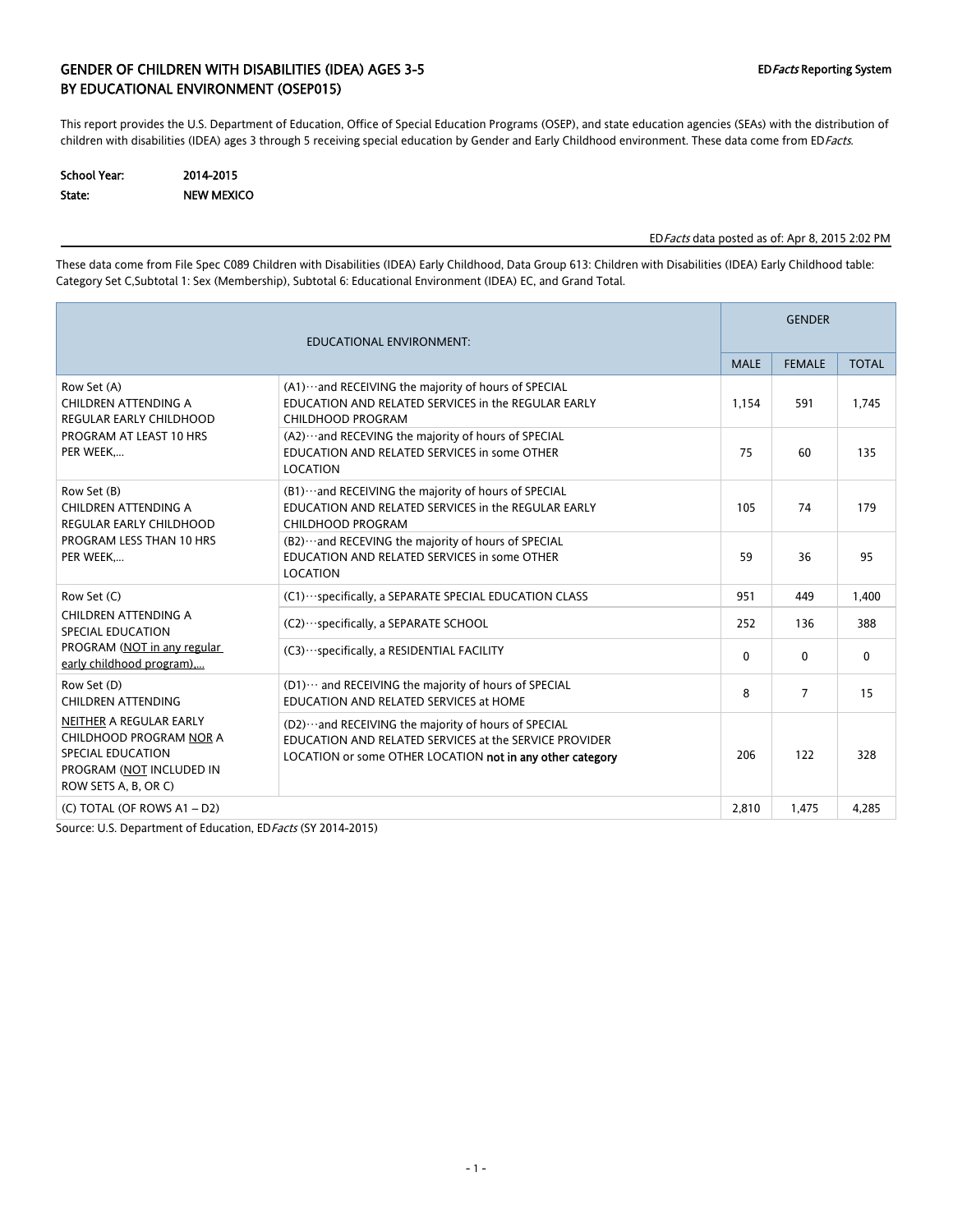## GENDER OF CHILDREN WITH DISABILITIES (IDEA) AGES 3-5 EDFacts Reporting System BY EDUCATIONAL ENVIRONMENT (OSEP015)

This report provides the U.S. Department of Education, Office of Special Education Programs (OSEP), and state education agencies (SEAs) with the distribution of children with disabilities (IDEA) ages 3 through 5 receiving special education by Gender and Early Childhood environment. These data come from EDFacts.

| School Year: | 2014-2015         |
|--------------|-------------------|
| State:       | <b>NEW MEXICO</b> |

### EDFacts data posted as of: Apr 8, 2015 2:02 PM

These data come from File Spec C089: Children with Disabilities (IDEA) Early Childhood, Data Group 613: Children with Disabilities (IDEA) Early Childhood table: Category Set C, Subtotal 1: Sex (Membership), Subtotal 6: Educational Environment (IDEA) EC, and Grand Total.

| <b>EDUCATIONAL ENVIRONMENT:</b>                                                                                                                                                                          |                                                                                                                                                                                | <b>GENDER (PERCENT)</b> |               |              |
|----------------------------------------------------------------------------------------------------------------------------------------------------------------------------------------------------------|--------------------------------------------------------------------------------------------------------------------------------------------------------------------------------|-------------------------|---------------|--------------|
|                                                                                                                                                                                                          |                                                                                                                                                                                | <b>MALE</b>             | <b>FEMALE</b> | <b>TOTAL</b> |
| Row Set (A)<br>CHILDREN ATTENDING A<br><b>REGULAR EARLY</b>                                                                                                                                              | (A1) ··· and RECEIVING the majority of hours of SPECIAL<br>EDUCATION AND RELATED SERVICES in the REGULAR EARLY<br>CHILDHOOD PROGRAM                                            | 66.13                   | 33.87         | 100.00       |
| CHILDHOOD PROGRAM<br>AT LEAST 10 HRS PER<br>WEEK,                                                                                                                                                        | (A2) ··· and RECEVING the majority of hours of SPECIAL<br>EDUCATION AND RELATED SERVICES in some OTHER<br>LOCATION                                                             | 55.56                   | 44.44         | 100.00       |
| Row Set (B)<br>CHILDREN ATTENDING A<br><b>REGULAR EARLY</b>                                                                                                                                              | (B1)  and RECEIVING the majority of hours of SPECIAL<br>EDUCATION AND RELATED SERVICES in the REGULAR EARLY<br>CHILDHOOD PROGRAM                                               | 58.66                   | 41.34         | 100.00       |
| CHILDHOOD PROGRAM<br><b>LESS THAN 10 HRS PER</b><br>WEEK,                                                                                                                                                | (B2)  and RECEVING the majority of hours of SPECIAL<br>EDUCATION AND RELATED SERVICES in some OTHER<br>LOCATION                                                                | 62.11                   | 37.89         | 100.00       |
| Row Set (C)                                                                                                                                                                                              | (C1) ··· specifically, a SEPARATE SPECIAL EDUCATION CLASS                                                                                                                      | 67.93                   | 32.07         | 100.00       |
| CHILDREN ATTENDING A<br>SPECIAL EDUCATION<br>PROGRAM (NOT in any<br>regular early childhood<br>program), $\cdots$                                                                                        | (C2) · ·· specifically, a SEPARATE SCHOOL                                                                                                                                      | 64.95                   | 35.05         | 100.00       |
|                                                                                                                                                                                                          | (C3) · · · specifically, a RESIDENTIAL FACILITY                                                                                                                                |                         |               |              |
| Row Set (D)<br><b>CHILDREN ATTENDING</b><br><b>NEITHER A REGULAR</b><br><b>EARLY CHILDHOOD</b><br><b>PROGRAM NOR A</b><br>SPECIAL EDUCATION<br>PROGRAM (NOT<br><b>INCLUDED IN ROW SETS</b><br>A, B, OR C | (D1) ··· and RECEIVING the majority of hours of SPECIAL<br>EDUCATION AND RELATED SERVICES at HOME                                                                              | 53.33                   | 46.67         | 100.00       |
|                                                                                                                                                                                                          | (D2) ··· and RECEIVING the majority of hours of SPECIAL<br>EDUCATION AND RELATED SERVICES at the SERVICE PROVIDER<br>LOCATION or some OTHER LOCATION not in any other category | 62.80                   | 37.20         | 100.00       |
| (C) TOTAL (OF ROWS A1 - D2)                                                                                                                                                                              |                                                                                                                                                                                | 65.58                   | 34.42         | 100.00       |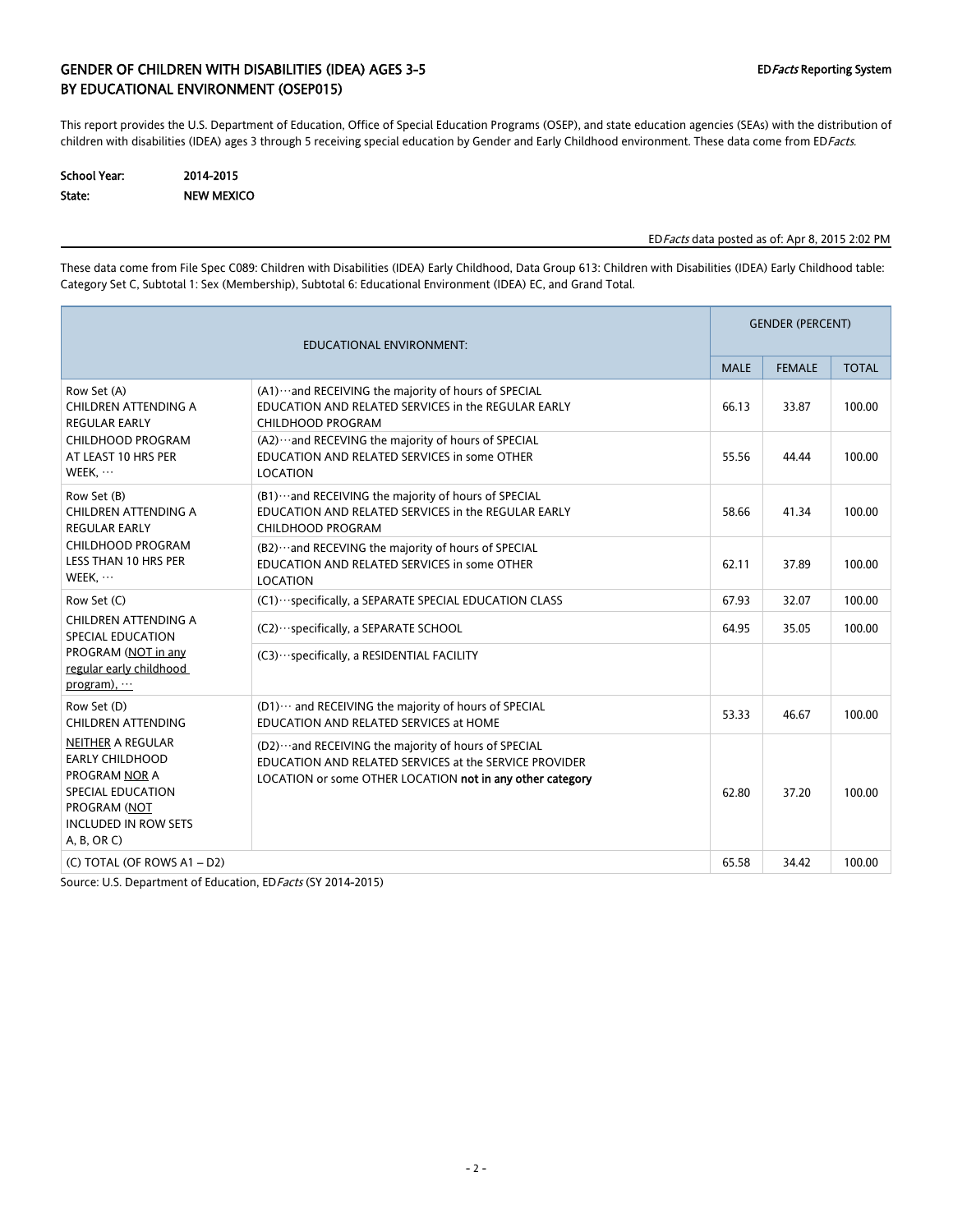# LIMITED ENGLISH PROFIENCY STATUS OF CHILDREN WITH DISABILITIES (IDEA) EDFacts Reporting System AGES 3-5 BY EDUCATIONAL ENVIRONMENT (OSEP016)

This report provides the U.S. Department of Education, Office of Special Education Programs (OSEP), and state education agencies (SEAs) with the distribution of children with disabilities (IDEA) ages 3 through 5 receiving special education by Limited English Proficiency (LEP) Status and Early Childhood environment. These data come from ED Facts.

| School Year: | 2014-2015         |
|--------------|-------------------|
| State:       | <b>NEW MEXICO</b> |

EDFacts data posted as of: Apr 8, 2015 2:03 PM

These data come from File Spec C089 Children with Disabilities (IDEA) Early Childhood, Data Group 613: Children with Disabilities (IDEA) Early Childhood table: Category Set D, Subtotal 5: LEP Status (Both), Subtotal 6: Educational Environment (IDEA) EC, and Grand Total.

| EDUCATIONAL ENVIRONMENT:                                                                                                                 |                                                                                                                                                                                   | LIMITED ENGLISH PROFECIENCY STATUS |              |              |
|------------------------------------------------------------------------------------------------------------------------------------------|-----------------------------------------------------------------------------------------------------------------------------------------------------------------------------------|------------------------------------|--------------|--------------|
|                                                                                                                                          |                                                                                                                                                                                   | <b>YES</b>                         | <b>NO</b>    | <b>TOTAL</b> |
| Row Set (A)<br>CHILDREN ATTENDING A<br>REGULAR EARLY<br><b>CHILDHOOD</b>                                                                 | (A1) ··· and RECEIVING the majority of hours of SPECIAL<br>EDUCATION AND RELATED SERVICES in the REGULAR EARLY<br>CHILDHOOD PROGRAM                                               | 34                                 | 1,711        | 1,745        |
| PROGRAM AT LEAST 10 HRS<br>PER WEEK                                                                                                      | (A2) ··· and RECEVING the majority of hours of SPECIAL<br>EDUCATION AND RELATED SERVICES in some OTHER<br><b>LOCATION</b>                                                         | $\mathbf{1}$                       | 134          | 135          |
| Row Set (B)<br>CHILDREN ATTENDING A<br><b>REGULAR EARLY</b><br><b>CHILDHOOD</b>                                                          | (B1) ··· and RECEIVING the majority of hours of SPECIAL<br>EDUCATION AND RELATED SERVICES in the REGULAR EARLY<br><b>CHILDHOOD PROGRAM</b>                                        | 6                                  | 173          | 179          |
| <b>PROGRAM LESS THAN 10</b><br><b>HRS</b><br>PER WEEK                                                                                    | (B2) ··· and RECEVING the majority of hours of SPECIAL<br>EDUCATION AND RELATED SERVICES in some OTHER<br>LOCATION                                                                | $\mathbf{1}$                       | 94           | 95           |
| Row Set (C)<br>CHILDREN ATTENDING A<br>SPECIAL EDUCATION<br>PROGRAM (NOT in any<br>regular<br>early childhood program),                  | (C1) ··· specifically, a SEPARATE SPECIAL EDUCATION CLASS                                                                                                                         | 9                                  | 1,391        | 1,400        |
|                                                                                                                                          | (C2) ··· specifically, a SEPARATE SCHOOL                                                                                                                                          | 0                                  | 388          | 388          |
|                                                                                                                                          | (C3) ··· specifically, a RESIDENTIAL FACILITY                                                                                                                                     | $\Omega$                           | $\mathbf{0}$ | 0            |
| Row Set (D)<br><b>CHILDREN ATTENDING</b>                                                                                                 | (D1) ··· and RECEIVING the majority of hours of SPECIAL<br>EDUCATION and related SERVICES at HOME                                                                                 | $\mathbf{0}$                       | 15           | 15           |
| NEITHER A REGULAR EARLY<br>CHILDHOOD PROGRAM<br><b>NOR A</b><br>SPECIAL EDUCATION<br>PROGRAM (NOT INCLUDED<br>IN<br>ROW SETS A, B, OR C) | (D2) ··· and RECEIVING the majority of hours of SPECIAL<br>EDUCATION and related SERVICES at the SERVICE PROVIDER<br>LOCATION or some OTHER LOCATION not in any other<br>category | $\overline{2}$                     | 326          | 328          |
| (C) TOTAL (OF ROWS A1 - D2)                                                                                                              |                                                                                                                                                                                   | 53                                 | 4,232        | 4,285        |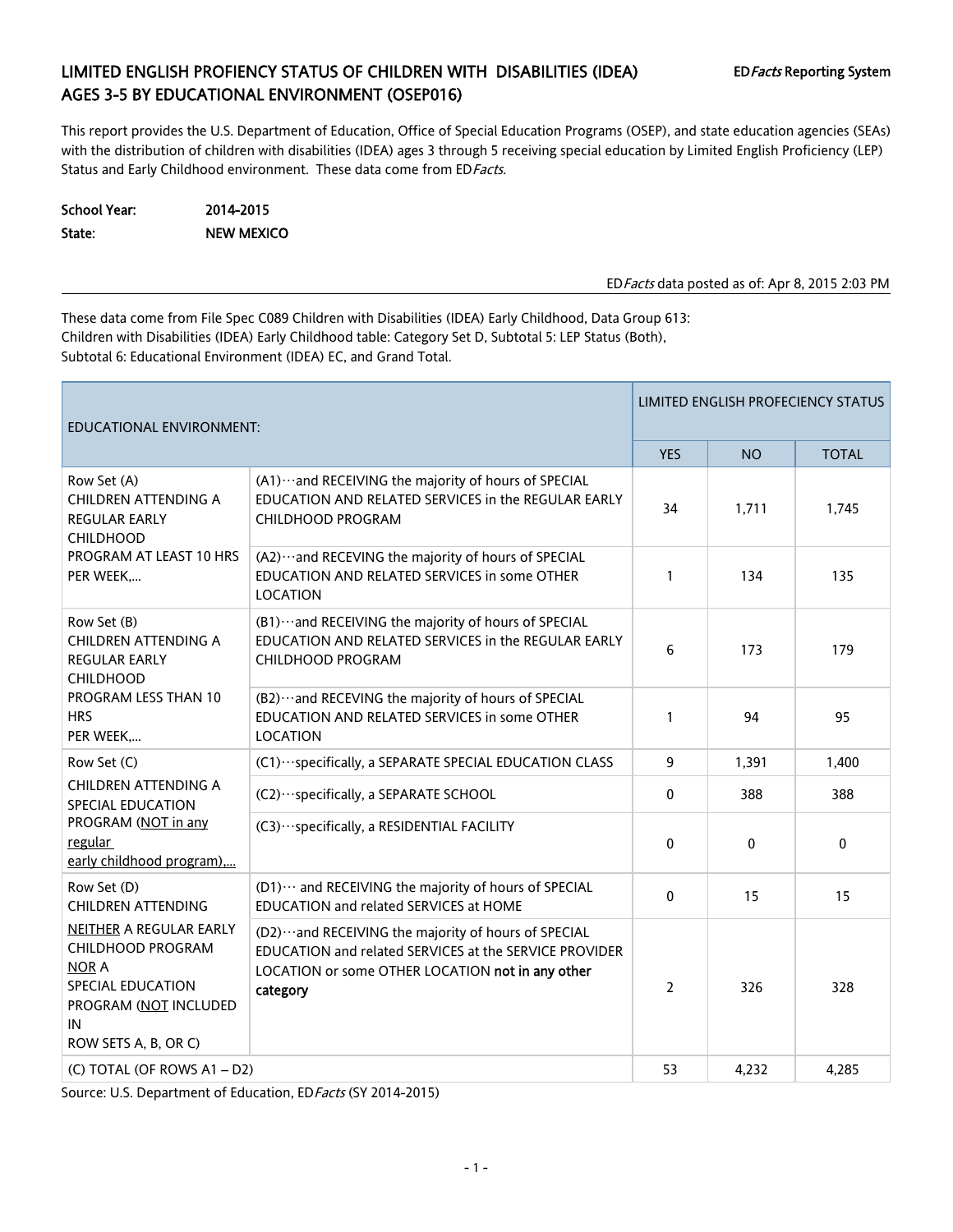## LIMITED ENGLISH PROFIENCY STATUS OF CHILDREN WITH DISABILITIES (IDEA) EDFacts Reporting System AGES 3-5 BY EDUCATIONAL ENVIRONMENT (OSEP016)

This report provides the U.S. Department of Education, Office of Special Education Programs (OSEP), and state education agencies (SEAs) with the distribution of children with disabilities (IDEA) ages 3 through 5 receiving special education by Limited English Proficiency (LEP) Status and Early Childhood environment. These data come from ED Facts.

School Year: 2014-2015 State: NEW MEXICO

EDFacts data posted as of: Apr 8, 2015 2:03 PM

These data come from File Spec C089 Children with Disabilities (IDEA) Early Childhood, Data Group 613: Children with Disabilities (IDEA) Early Childhood table: Category Set D, Subtotal 5: LEP Status (Both), Subtotal 6: Educational Environment (IDEA) EC, and Grand Total.

| EDUCATIONAL ENVIRONMENT:                                                                                                                                                                                                     |                                                                                                                                                                       | LIMITED ENGLISH PROFECIENCY STATUS (PERCENT) |           |              |  |
|------------------------------------------------------------------------------------------------------------------------------------------------------------------------------------------------------------------------------|-----------------------------------------------------------------------------------------------------------------------------------------------------------------------|----------------------------------------------|-----------|--------------|--|
|                                                                                                                                                                                                                              |                                                                                                                                                                       | <b>YES</b>                                   | <b>NO</b> | <b>TOTAL</b> |  |
| Row Set (A)<br><b>CHILDREN ATTENDING A</b><br><b>REGULAR EARLY</b>                                                                                                                                                           | (A1) ··· and RECEIVING the majority of hours of SPECIAL<br>EDUCATION AND RELATED SERVICES in the REGULAR EARLY<br>CHILDHOOD PROGRAM                                   | 1.95                                         | 98.05     | 100.00       |  |
| CHILDHOOD PROGRAM<br>AT LEAST 10 HRS PER<br>WEEK, $\cdots$                                                                                                                                                                   | (A2) ··· and RECEVING the majority of hours of SPECIAL<br>EDUCATION AND RELATED SERVICES in some OTHER<br><b>LOCATION</b>                                             | 0.74                                         | 99.26     | 100.00       |  |
| Row Set (B)<br>CHILDREN ATTENDING A<br><b>REGULAR EARLY</b>                                                                                                                                                                  | (B1) ··· and RECEIVING the majority of hours of SPECIAL<br>EDUCATION AND RELATED SERVICES in the REGULAR EARLY<br>CHILDHOOD PROGRAM                                   | 3.35                                         | 96.65     | 100.00       |  |
| CHILDHOOD PROGRAM<br>LESS THAN 10 HRS PER<br>WEEK,                                                                                                                                                                           | (B2) ··· and RECEVING the majority of hours of SPECIAL<br>EDUCATION AND RELATED SERVICES in some OTHER<br>LOCATION                                                    | 1.05                                         | 98.95     | 100.00       |  |
| Row Set (C)                                                                                                                                                                                                                  | (C1) ··· specifically, a SEPARATE SPECIAL EDUCATION CLASS                                                                                                             | 0.64                                         | 99.36     | 100.00       |  |
| CHILDREN ATTENDING A<br>SPECIAL EDUCATION<br>PROGRAM (NOT in any<br>regular early childhood<br>program), $\cdots$                                                                                                            | (C2) · · · specifically, a SEPARATE SCHOOL                                                                                                                            | 0.00                                         | 100.00    | 100.00       |  |
|                                                                                                                                                                                                                              | (C3) ··· specifically, a RESIDENTIAL FACILITY                                                                                                                         |                                              |           |              |  |
| Row Set (D)<br><b>CHILDREN ATTENDING</b><br><b>NEITHER A REGULAR</b><br><b>EARLY CHILDHOOD</b><br><b>PROGRAM NOR A</b><br><b>SPECIAL EDUCATION</b><br>category<br>PROGRAM (NOT<br><b>INCLUDED IN ROW SETS</b><br>A, B, OR C) | (D1)  and RECEIVING the majority of hours of SPECIAL<br>EDUCATION and related SERVICES at HOME                                                                        | 0.00                                         | 100.00    | 100.00       |  |
|                                                                                                                                                                                                                              | (D2) ··· and RECEIVING the majority of hours of SPECIAL<br>EDUCATION and related SERVICES at the SERVICE PROVIDER<br>LOCATION or some OTHER LOCATION not in any other | 0.61                                         | 99.39     | 100.00       |  |
| (C) TOTAL (OF ROWS A1-D2)                                                                                                                                                                                                    |                                                                                                                                                                       | 1.24                                         | 98.76     | 100.00       |  |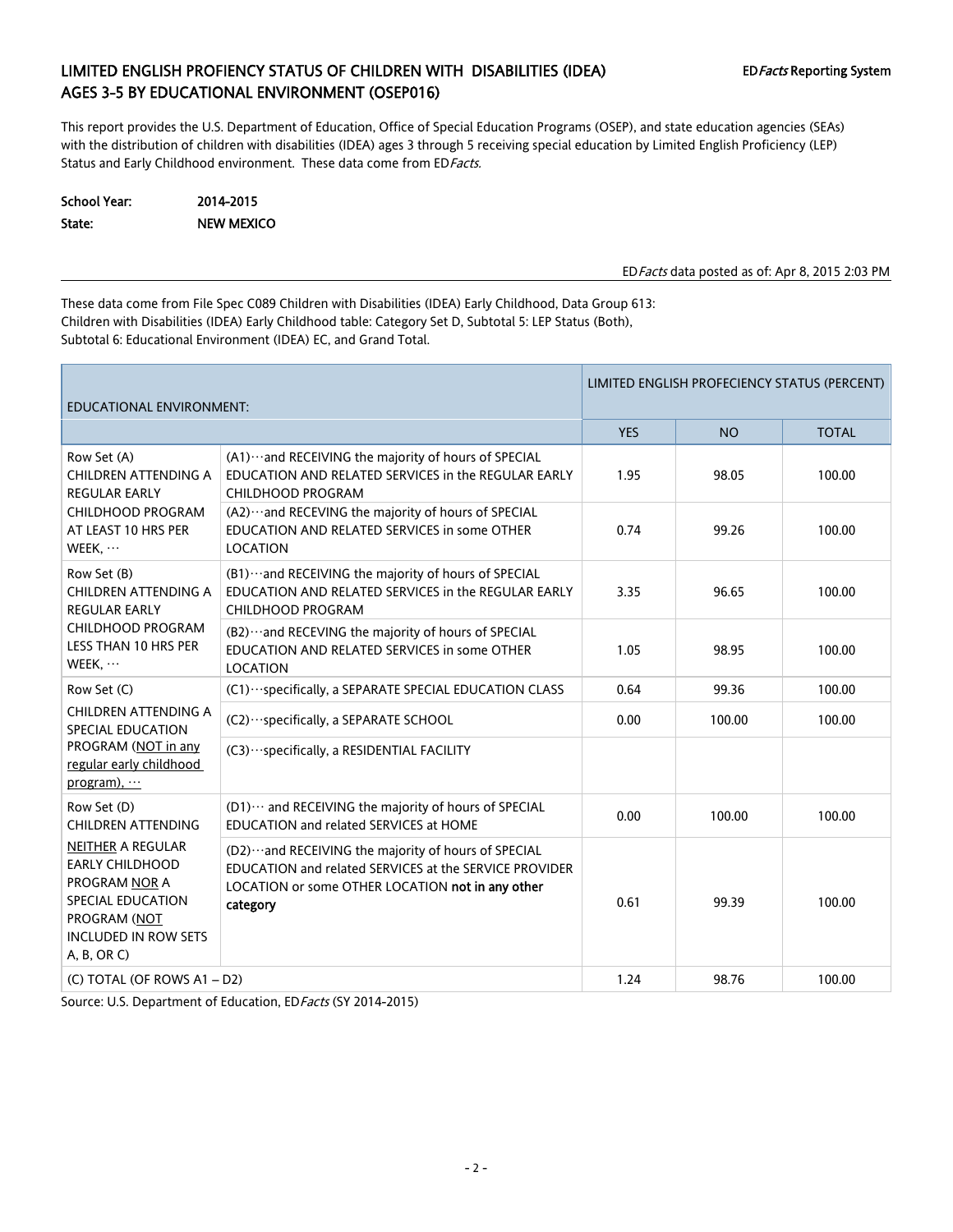# Report of Children with Disabilities (IDEA) Ages 6 through 21 EDFacts Reporting System by Educational Environment and Sex (Membership) (OSEP017)

This report provides the U.S. Department of Education, Office of Special Education Programs (OSEP), and state education agencies (SEAs) with the distribution of children with disabilities (IDEA) ages 6 through 21 receiving special education by educational environment (IDEA) SA and Sex (Membership). These data come from ED Facts.

School Year: 2014-2015 State: NEW MEXICO

#### EDFacts data posted as of: Apr 8, 2015 2:09 PM

These data come from File Spec C002: Children with Disabilities (IDEA) School Age, Data Group 74; Children with Disabilities (IDEA) School Age Table: Category Set D, Subtotal 1; Sex (Membership), Subtotal 6: Educational Environment (IDEA) SA, and Grand Total.

Child counts of children with disabilities (IDEA) for each educational environment by sex (membership) for ages 6 through 21

| Educational environment                         | Male   | Female | Total  |
|-------------------------------------------------|--------|--------|--------|
| Inside regular class 80% or more of the day     | 14,399 | 7,575  | 21,974 |
| Separate School                                 | 127    | 76     | 203    |
| <b>Residential Facility</b>                     | 76     | 18     | 94     |
| Homebound/Hospital                              | 60     | 37     | 97     |
| <b>Correctional Facilities</b>                  | 52     | 6      | 58     |
| Parentally Placed in Private Schools            | 124    | 59     | 183    |
| Inside regular class 40% through 79% of the day | 8,016  | 4,266  | 12,282 |
| Inside regular class less than 40% of the day   | 5,859  | 2,670  | 8,529  |
| Total                                           | 28,713 | 14.707 | 43,420 |

Source: U.S. Department of Education, ED Facts (SY 2014-2015)

Percentages of children with disabilities (IDEA) for each educational environment by sex (membership) for ages 6 through 21

| Educational environment                         | Male  | Female | Total  |
|-------------------------------------------------|-------|--------|--------|
| Inside regular class 80% or more of the day     | 65.53 | 34.47  | 100.00 |
| Separate School                                 | 62.56 | 37.44  | 100.00 |
| <b>Residential Facility</b>                     | 80.85 | 19.15  | 100.00 |
| Homebound/Hospital                              | 61.86 | 38.14  | 100.00 |
| <b>Correctional Facilities</b>                  | 89.66 | 10.34  | 100.00 |
| Parentally Placed in Private Schools            | 67.76 | 32.24  | 100.00 |
| Inside regular class 40% through 79% of the day | 65.27 | 34.73  | 100.00 |
| Inside regular class less than 40% of the day   | 68.70 | 31.30  | 100.00 |
| Total                                           | 66.13 | 33.87  | 100.00 |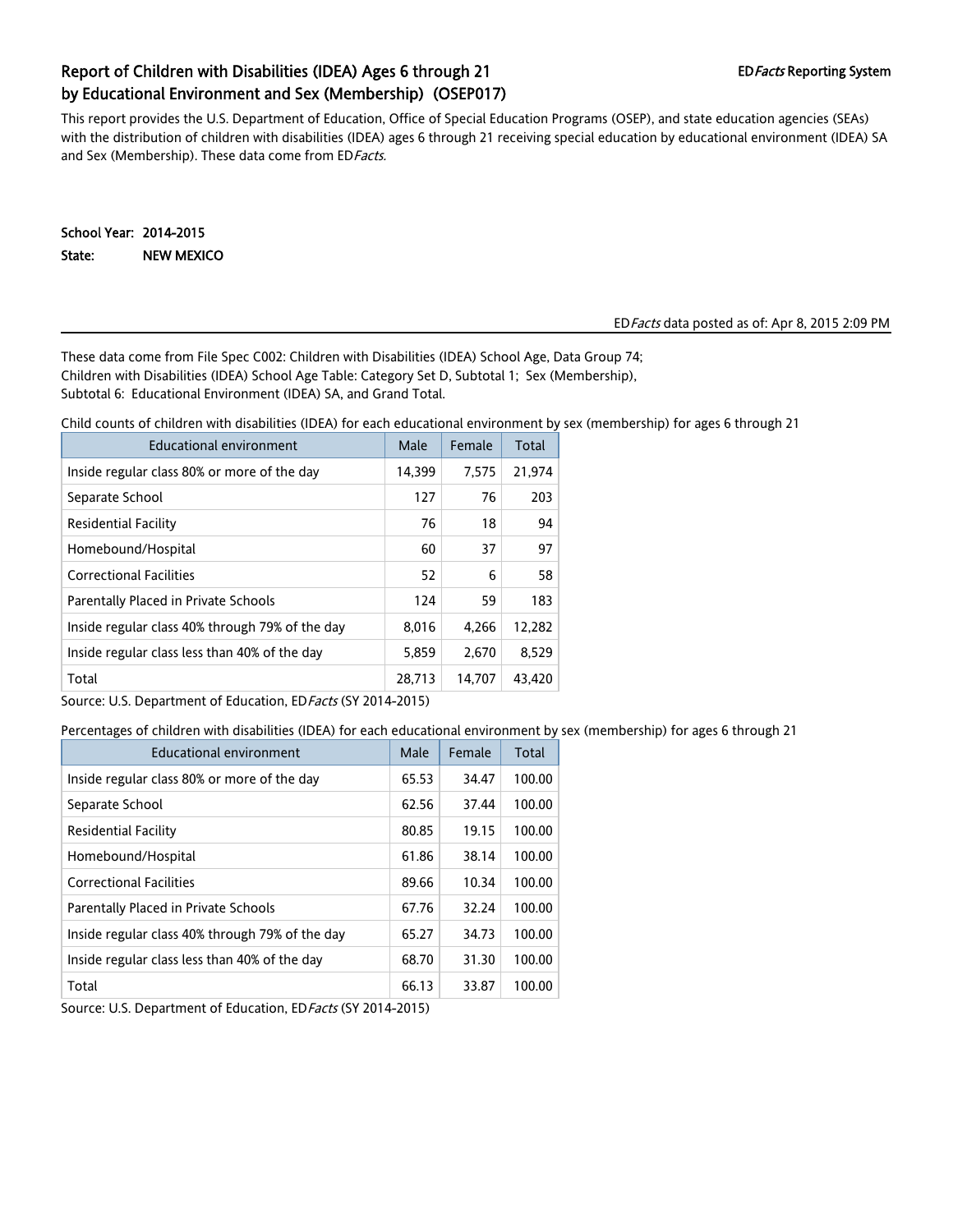# Report of Children with Disabilities (IDEA) Ages 6 through 21 EDFacts Reporting System by Educational Environment and Limited English Proficiency (LEP) Status (OSEP018)

This report provides the U.S. Department of Education, Office of Special Education Programs (OSEP), and state education agencies (SEAs) with the distribution of Children with Disabilities (IDEA) ages 6 through 21 receiving special education by Educational Environment (IDEA) SA

and LEP Status (Both). These data come from ED Facts.

## School Year: 2014-2015 State: NEW MEXICO

### EDFacts data posted as of: Apr 8, 2015 2:08 PM

These data come from File Spec C002: Children with Disabilities (IDEA) School Age, Data Group 74; Children with Disabilities (IDEA) School Age Table: Category Set E, Subtotal 5; LEP Status (Both), Subtotal 6: Educational Environment (IDEA) SA, and Grand Total.

Counts of children with disabilities (IDEA) for each educational environment by LEP (Both) status for ages 6 through 21

| <b>Educational environment</b>                  | Limited<br>English<br>proficient<br>(LEP)<br>student | Non-<br>limited<br>English<br>proficient<br>(Non-LEP)<br>student | Total  |
|-------------------------------------------------|------------------------------------------------------|------------------------------------------------------------------|--------|
| Inside regular class 80% or more of the day     | 4,549                                                | 17,425                                                           | 21,974 |
| Separate School                                 | 14                                                   | 189                                                              | 203    |
| <b>Residential Facility</b>                     | 4                                                    | 90                                                               | 94     |
| Homebound/Hospital                              | 15                                                   | 82                                                               | 97     |
| <b>Correctional Facilities</b>                  | 2                                                    | 56                                                               | 58     |
| Parentally Placed in Private Schools            | 15                                                   | 168                                                              | 183    |
| Inside regular class 40% through 79% of the day | 3,392                                                | 8,890                                                            | 12,282 |
| Inside regular class less than 40% of the day   | 2,332                                                | 6,197                                                            | 8,529  |
| Total                                           | 10,323                                               | 33,097                                                           | 43,420 |